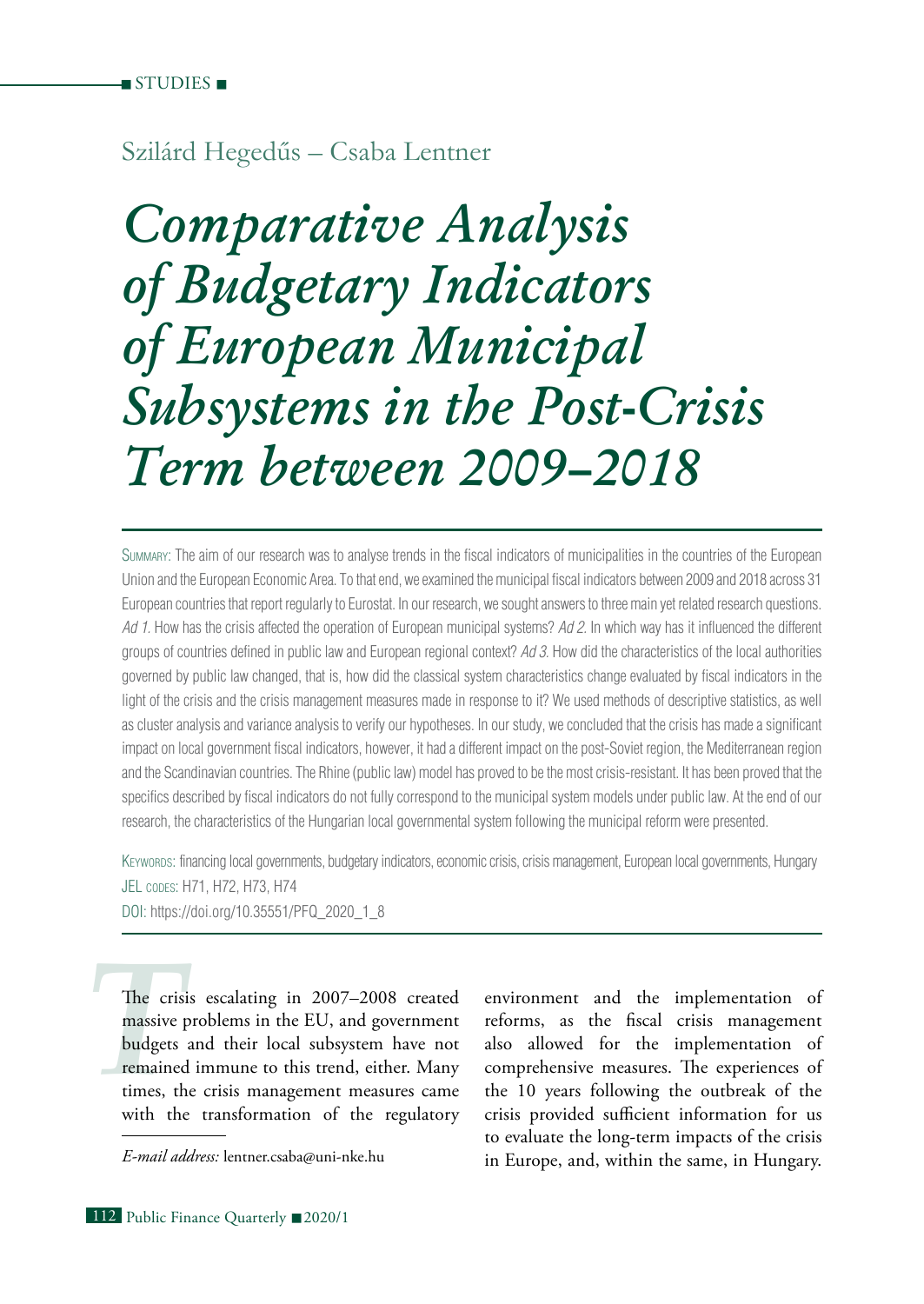The novelty of the study is brought by the fact that we can analyse the impacts generated by the crisis and the period following the same on the fiscal indicators of the municipal subsystem of the countries examined, and then based on that, the impact on the models under public law and interpreted on an European regional basis and how it transformed their system characteristics. The importance of local subsystems varies by country, yet the territorial units of the government budget have an important role in performing public duties, as this level is in contact with citizens in the most direct manner and so a direct impact influences the quality of life of the population through the public services provided.

## Review of literature

In the course of reviewing the literature, we examined two dimensions that are important from the point of our topic. One of them is the municipal system models and the other one is the factors and regulatory environment influencing the fiscal variables of the local government subsystem.

The European local governments can be categorised into system models by different characteristics, out of which the literature mentions three main categories:

- the Federeal (Rhein) model,
- the Mediterranean model,
- • the Scandinavian model (Aggod-Fekó, 2007).

The Federal model<sup>1</sup> is typically a transition between the more distinctive Scandinavian and Mediterranean models. While the Scandinavian2 model is characterised by large municipalities, significant extent of public duties and availability of budgetary resources, the southern, Mediterranean3 model is characterised by the strong division of municipal levels, the weak obligation of local governments to fulfil public duties and limited revenues (Loughlin, Seiler, 2001; Proud'homme, 2006). The examination of these characteristics is related to the third research goal.

In addition to these aspects, the local governments can also be defined from a geopolitical point of view. This way, we can differentiate between countries from post-Soviet regions, Southern European countries and developed Western and Northern European countries. We considered these decisive factors in answering our second research question.

*De Melo* (2000) evaluated the impact of budgetary transfers on the system and fiscal decentralisation of municipalities. He found that in the 30 examined countries, the quality of intergovernmental relations has a dominant impact on fiscal variables and the balance of the budget of local authorities.

After the economic crisis, many countries decided to introduce budgetary rules for the preservation of the financial 'health' of the local level (Denilson, Guo, 2015).

The methods of these were the following:

- • balanced local budget and/or defined reduction target: Austria, Estonia, Finland, Greece, Italy, the Netherlands, Poland, Portugal, Slovakia, Spain, Sweden, United Kingdom: England, Scotland and Wales,
- • the regulation of taking out loans: Belgium, Croatia, France, Luxembourg, Slovenia, United Kingdom: Northern-Ireland, Romania,
- the combination of the two: The Czech Republic, Denmark, Germany, Hungary, Ireland, Latvia (Vértessy, 2019). Understanding the regulatory environment is used in elaborating our first aim.

The most characteristic changes took place in two out of the examined countries. In Hungary,<sup>4</sup> balanced budget-planning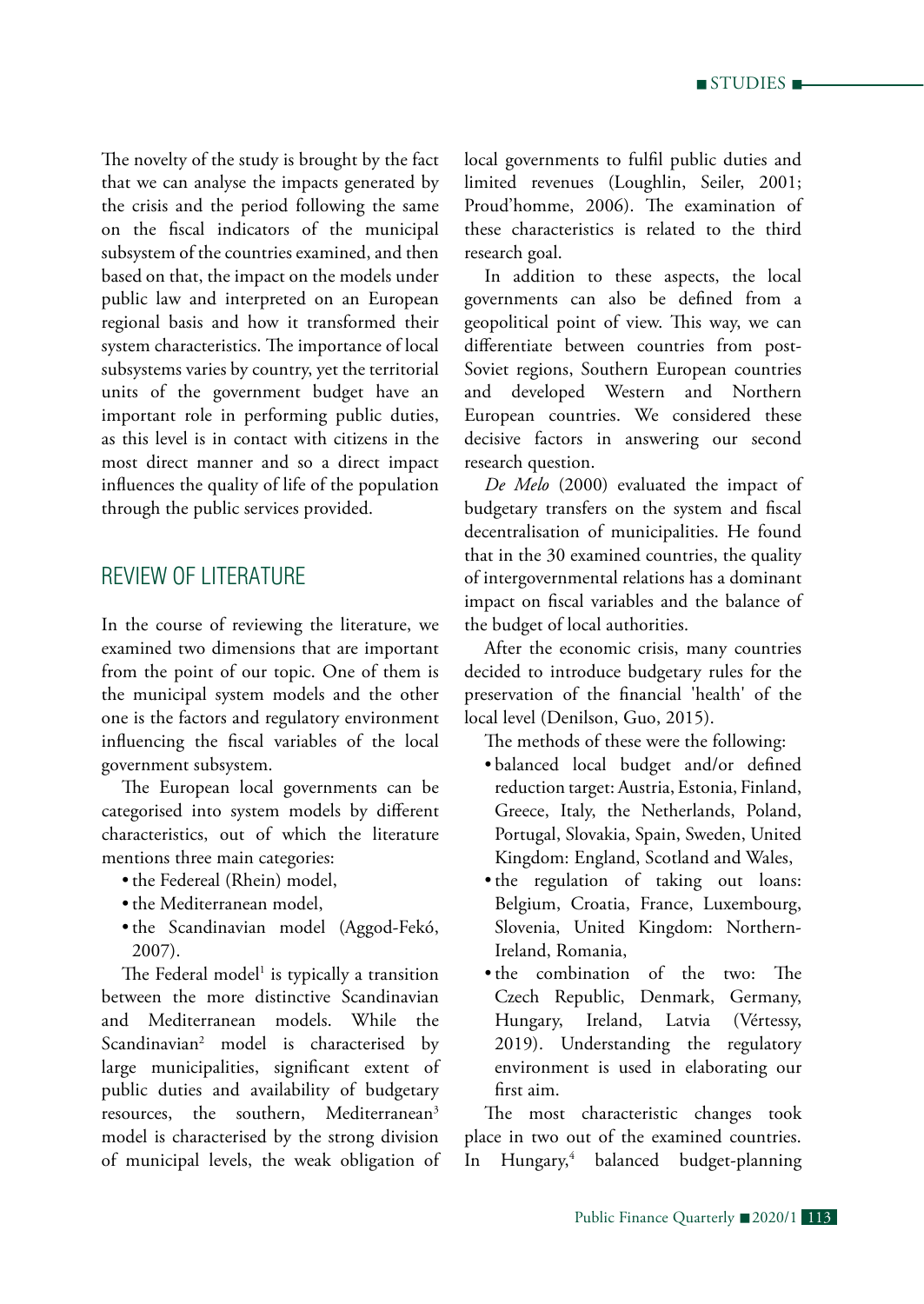was introduced in the framework of a constitutional reform, and taking out loans was subjected to approval. Italy incorporated the constitutional budgetary stability into the regulation of local governments (Bethlendi, Lentner, 2018; Geißler et al., 2018).

## Research methodology

We applied secondary testing in our analysis, in the course of which we sought to find out to what extent the budgetary indicators of local governments have changed between 2009 and 2018. To that end, we divided the examined interval into two sections. We have averaged the fiscal variables of the countries' municipal systems. In the analysis of the specific years, the mean (as a method of descriptive statistics) was very close to the median, and so the statistical indicator characterises well the examined population. The first section was between 2009 and 2013, which is the period of the financial crisis and recovery from the same. The second section is the term between 2014 and 2018, encompassing the relatively consolidated period after the crisis. So we reduced the time horizon from the ten years of data to two periods. The delineation of periods have special Hungarian aspects, too, as the new municipal regulation was fully effective from 2014 and certain consolidation measures were also effected. The variables examined:

- the revenues of the municipal sector in GDP percentage (LGRavg0914 and LGRavg1418),
- the balance of the budget of the municipal sector in GDP percentage (calculation of BLavg0913 and BLavg1418: balance/ GDP),
- • local centralisation rate the rate of municipal revenues within general government revenues in GDP percentage (calculation of LGRevRate0913 and

LGRevRate1418: revenues of the municipal sector/total general government revenue),

- • expenditures of the municipal sector in GDP percentage (LGexpavg0913 and LGexpavg1418),
- • local tax revenues in GDP percentage (calculation of LGtaxR0913 and LGtaxR1418: local tax revenues/GDP),
- taxation autonomy (calculation of TIratio0913 and TIratio1418: local tax revenues/revenues of the municipal sector).

We subjected the generated fiscal variables to descriptive statistical tests for the two terms (as seen in their names), and we performed a Ward-type hierarchic cluster analysis, standardising the variables by Z-Scores, which is the most popular method in social research. Following the Ward-procedure we fixated the centres of clusters with K-means procedure. For the validation of clusters, we applied variance analysis. The source of data was the Eurostat database, from which we took the variables as basis and we calculated the derived variables from them.

In addition, as the test sample made it possible, we also calculated difference variables, and marked the original variables with d. We performed descriptive statistical analysis and cluster analysis on the difference variables. We applied an SPSS program package for our tests.

We formulated three hypotheses in our study:

H1. Our first hypothesis is that the crisis also had a negative impact on the local subsystem through national economy, and this is also shown by the examined fiscal variables (revenues, local taxes, balance of the budget).

We examined the first hypothesis with a descriptive statistical method.

H2. In our second hypothesis, we suggest that the crisis had a different impact on the various geographical and political regions of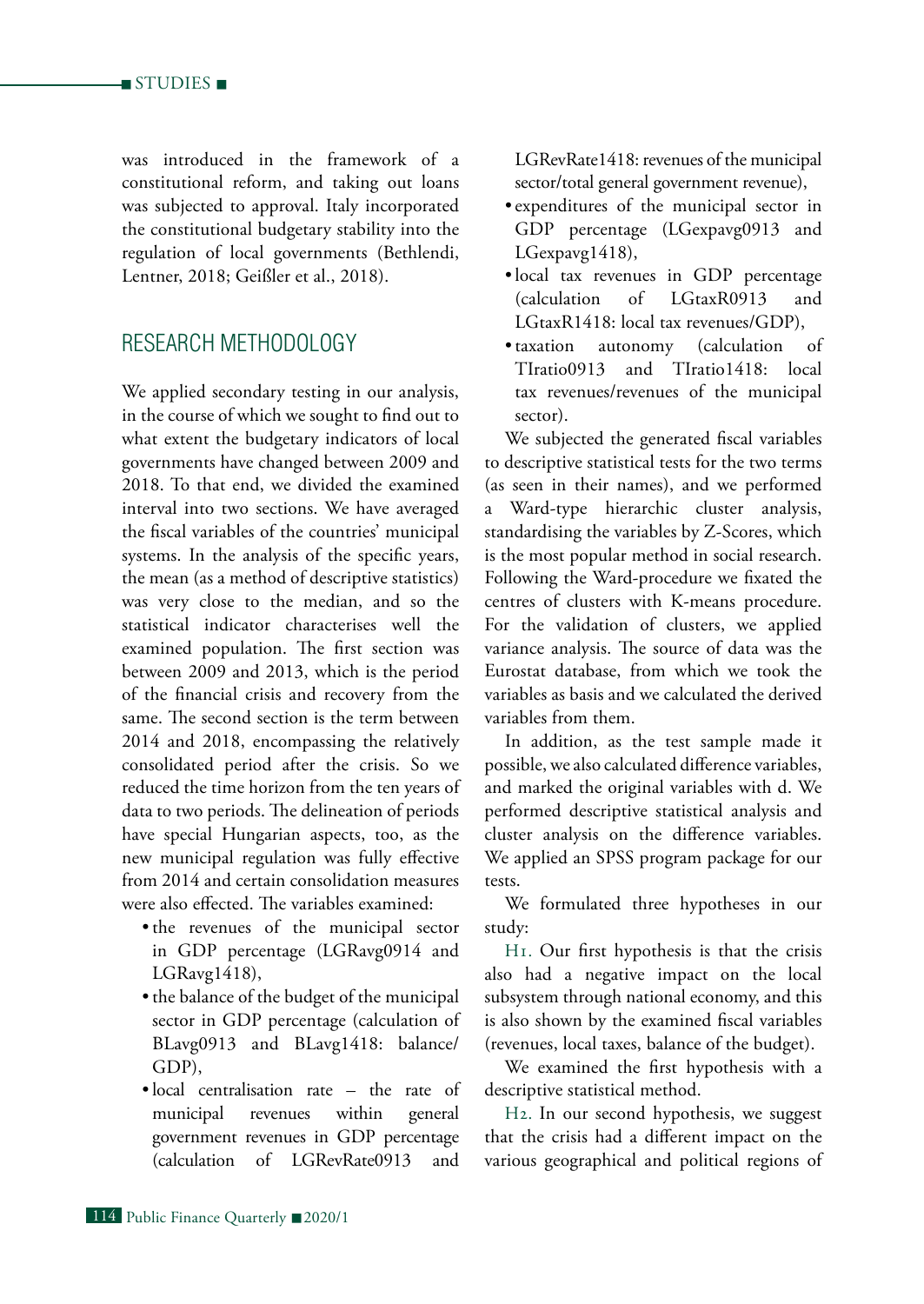Europe, the local authorities applied different crisis management strategies and different functions of public finances were put into focus. We tested this with cluster analysis and a descriptive statistical method.

H3. According to our third hypothesis, the general characteristics of municipal system models under public law are less justifiable by economic indicators. We examined this with a cluster analysis.

However, we would like to emphasise that the economic schools are divided in terms of whether it is possible to forecast the future from past data (Móczár, 2017/a; 2017/b), therefore, we put the revelation and identification of patterns in the focus of this study.

## RESEARCH RESULTS

### The statistical analysis and its results

We start the presentation of the secondary research with the descriptive statistical analysis of the examined variables: in the course of this, we examine the median, the mean, standard deviation and decimates – decades.

The first two columns of the table show the revenues of local governments. The GDPproportionate minimum value is 0.7% and 0.4% in the two periods, both low values were observed in Malta, which indicates that the municipal sector plays an insignificant role in financing public duties. In both period variables of the examined period, the revenue of the municipal sector took the maximum value in Denmark.

The data shows that the average value of municipal revenues follows decreasing tendencies in the two periods, and the decrease is of a small extent: it dropped from 10.7% to 10.4%. The percentile shows the maximum value of the countries belonging to the specific decades. The growth rate of revenues is the highest in two decades  $(8<sup>th</sup>$ and 9th decade). It can be observed in the two terms that the average value between 2014 and 2018 decreases in every decade except for the  $9<sup>th</sup>$ . This is explained by the fact that in the period between 2009 and 2013, and, especially, during the years of the aggravation of the crisis, the GDP dropped in a significant part of European economies, based on which the revenues represented a higher share owing to the lower cost driver. In the other examined period, GDP growth exceeds the revenues of the local subsystem in the majority of examined countries – the decrease can be observed owing to this. Another dominant factor influencing municipal revenues is the statutory role of municipal subsystem in task performance, and the positioning of the entirety of the government budget. Typically, the revenues of local governments are the highest in Scandinavian countries, in Denmark as already mentioned before, as well as in Sweden and Finland. Although it falls behind Scandinavian countries, but the revenues of the local level exceed the average of 31 countries in Italy and the Netherlands.

The mean of the balances of the budget can be found in the third and fourth columns of *Table 1.*Two distinct processes can be observed by analysing the data. On of them is that the crisis had a significant influence on the financial management of municipal subsystems,<sup>5</sup> as in the period between 2009 and 2013, budget deficit was typical in 70% of the countries examined, i.e. in 21 countries. This means that in the years of the crisis, the possibilities of stabilisation function (reinvigorating against the deficit) were also used on a local level, which implies that they had higher expenditures along equal or decreasing levels of revenues. This is what happened in the Netherlands, Poland and Latvia. On the other hand, as a result of the budgetary restriction, the share of revenues decreased, or the tasks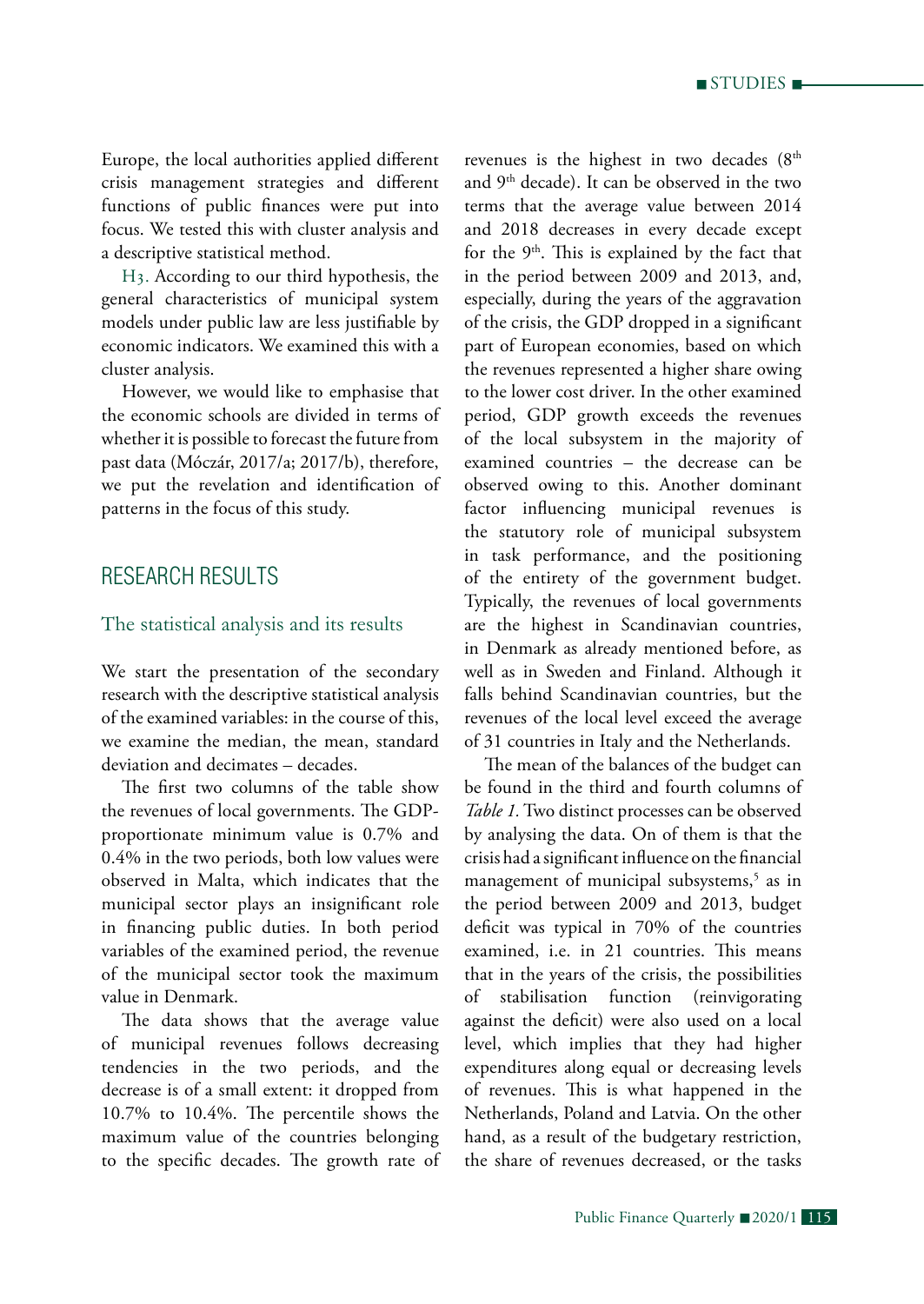|                    |                      | LGRavg0913 | LGRavg1418 | BLavg0913 | BLavg1418 | LGRevRate0913 | LGRevRate1418 | LGexpavg0913 | LGexpavg1418 | LGtaxR0913 | LGtaxR1418 | Tiratio0913 | Tiratio1418 |
|--------------------|----------------------|------------|------------|-----------|-----------|---------------|---------------|--------------|--------------|------------|------------|-------------|-------------|
| N                  | Available            | 31.0       | 31.0       | 31.0      | 31.0      | 31.0          | 31.0          | 31.0         | 31.0         | 31.0       | 31.0       | 31.0        | 31.0        |
|                    | No data<br>available | $0.0\,$    | $0.0\,$    | $0.0\,$   | $0.0\,$   | $0.0\,$       | $0.0\,$       | $0.0\,$      | 0.0          | $0.0\,$    | $0.0\,$    | $0.0\,$     | $0.0\,$     |
| Mean               |                      | 10.9       | 10.3       | $-0.2$    | 0.0       | 0.3           | 0.2           | 10.9         | 10.3         | 3.7        | 3.8        | 0.3         | 0.3         |
| Standard deviation |                      | 6.9        | $7.0\,$    | 0.3       | 0.3       | 0.1           | 0.1           | 6.9          | $7.0\,$      | 3.5        | 3.6        | 0.2         | 0.2         |
| Minimum            |                      | 0.7        | 0.4        | $-0.8$    | $-0.6$    | $0.0\,$       | $0.0\,$       | 0.7          | 0.4          | $0.0\,$    | 0.0        | $0.0\,$     | 0.0         |
| Maximum            |                      | 35.7       | 34.3       | 0.5       | 0.6       | 0.7           | 0.6           | 35.7         | 34.3         | 13.8       | 13.7       | 0.7         | 0.7         |
|                    | 10                   | 3.8        | 2.6        | $-0.7$    | $-0.5$    | 0.1           | 0.1           | 3.8          | 2.6          | 0.5        | 0.4        | 0.1         | 0.1         |
|                    | 20                   | 6.7        | $5.9\,$    | $-0.5$    | $-0.1$    | 0.2           | 0.1           | 6.7          | 5.9          | $0.8\,$    | 0.8        | 0.1         | 0.1         |
|                    | 30                   | 7.3        | 7.1        | $-0.3$    | $-0.1$    | 0.2           | 0.2           | 7.3          | 7.1          | 1.3        | 1.2        | 0.2         | 0.2         |
|                    | 40                   | 8.3        | $7.9\,$    | $-0.2$    | $0.0\,$   | 0.2           | 0.2           | 8.3          | 7.9          | 1.8        | 1.7        | $0.3\,$     | $0.3\,$     |
| <b>Decades</b>     | Median               | 9.9        | 8.7        | $-0.2$    | 0.1       | 0.2           | 0.2           | $9.9\,$      | 8.7          | 2.6        | 2.8        | 0.3         | 0.4         |
|                    | 60                   | 11.2       | $9.9\,$    | $-0.1$    | 0.1       | 0.3           | 0.3           | 11.2         | 9.9          | 4.1        | 3.8        | 0.4         | 0.4         |
|                    | 70                   | 12.3       | 11.6       | $-0.1$    | 0.2       | $0.3\,$       | 0.3           | 12.3         | 11.6         | 4.6        | 4.7        | 0.4         | 0.4         |
|                    | 80                   | 14.5       | 13.4       | $0.0\,$   | $0.3\,$   | 0.3           | 0.3           | 14.5         | 13.4         | 5.4        | 5.9        | 0.4         | 0.5         |
|                    | $90\,$               | 21.4       | 21.4       | 0.1       | 0.4       | 0.4           | 0.4           | 21.4         | 21.4         | 9.6        | 10.1       | 0.6         | 0.6         |

### The descriptive statistical analysis of the examined variables

*Source:* Own calculations based on Eurostat, from SPSS output

increased, this way generating a deficit in financial management. The latter took place in Hungary,<sup>6</sup> Iceland and Romania. Therefore, it can be concluded that if the world economy or the economy of a country suffers a crisis, its spillovers will have a permanent effect on the operation and financial management of local governments. Out of two factors, the first effect, the local restriction function has permanent implications, since the permanent deficit is the most typical in the countries applying this solution: in the Netherlands, Poland and Latvia. It was revealed from the analysis of background variables – budget deficit in the given year – that 2014 was the trend reversal: from that year onwards, the municipal subsystems of the majority of the countries examined managed to eliminate their deficit.

The period starting from 2014 seems like a new era, which is further supported by the fact that 65% of the examined countries, i.e. the municipal subsystems of 20 countries left off the positions characterised by deficit. This can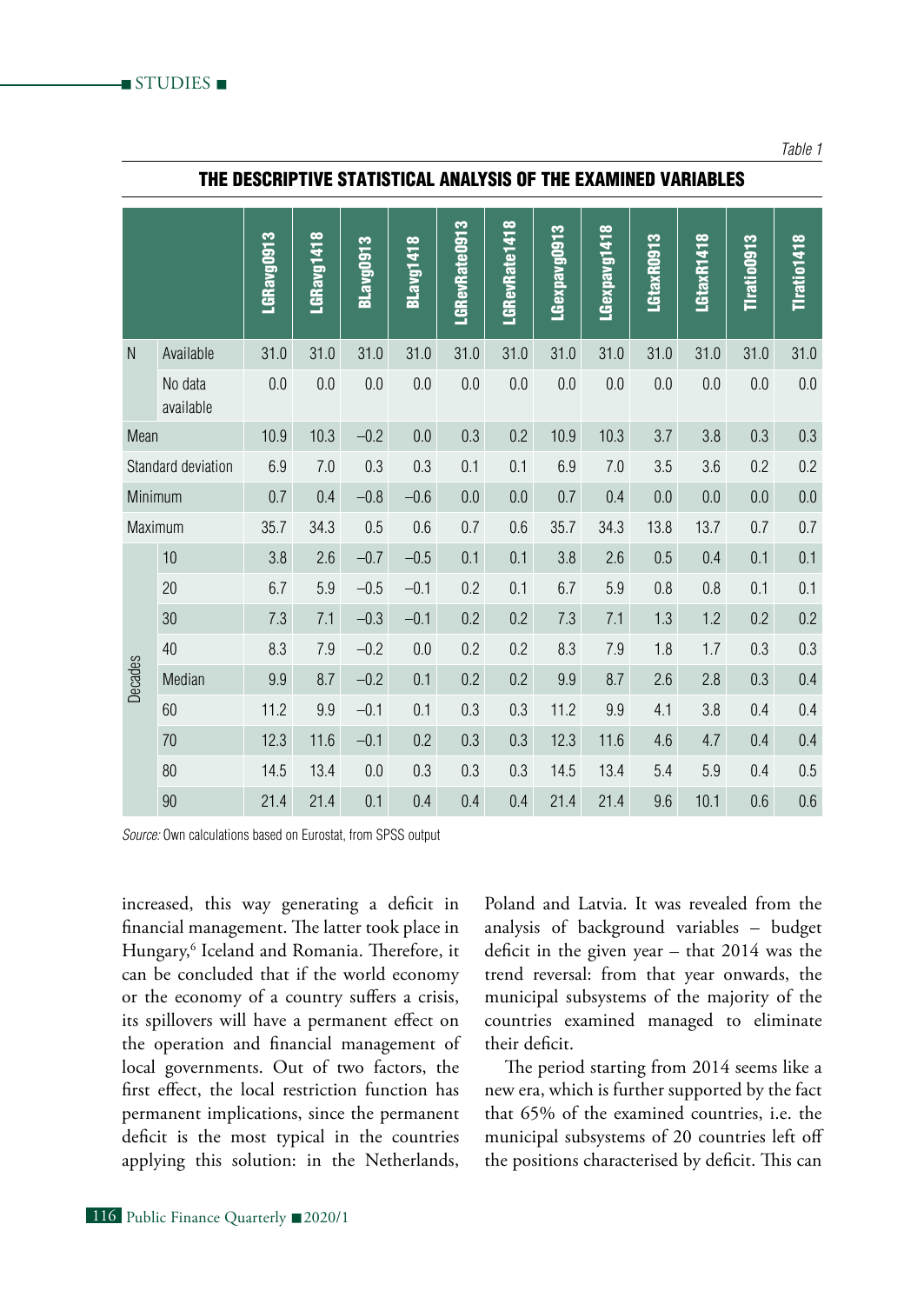$\blacksquare$  STUDIES  $\blacksquare$ 

be traced back to two reasons. One of them is the strengthening of budgetary discipline typical in EU countries, and the penetration of rule-based budgetary practices implemented by member states. The latter has already started from 1995 with more or less impacts<sup>7</sup> through the Stability and Growth Pact. According to the study of *Kotia and Duarte* (2016), the budget deficit was higher amongst the countries not applying budgetary rules in the course of the crisis or applying them only to a small extent, but the subnational budget rules increased from 2014. This is further supported by the factor that there is a significant growth in terms of the number of budgetary rules. The other reason can be traced back to the deficit of the municipal system of member states, that is the type of public law system (scope of tasks to be fulfilled by local governments) and government budget perception the given country has. In the period starting from 2014, the deficit of the local level prevailed in mainly the Scandinavian countries (Finland, Iceland, Sweden, Norway) and the countries where local governments have a significant role, such as the United Kingdom and the Netherlands.

The rate of locally generated revenues within the total budget revenues measures the local centralisation rate. Two factors can be concluded from the data examined: on the one hand, it can be concluded that the previously established municipal public law position and the role fulfilled in task performance influences local centralisation rate, as it is primarily high in those municipal systems where the municipal sector's tasks are significant, including the Scandinavian countries, Italy and Poland.

The decrease of local centralisation rate can be observed as a general tendency in the period starting from 2014, as the local centralisation rate only increased in 3 countries to a smaller extent based on the examination of the difference variables (*Table 2*).

Similar values and tendencies can be observed in the examination of expenditures as in the case of revenues, therefore, we will not analyse this in detail.

Comparing the two periods, the rate of tax revenues of the local subsystem took up a similar value in the course of examining distribution, and, therefore, no substantial rearrangement took place. The average value was 3.7%, a slight increase can be observed. The primary explanation for this is that in the countries where the rate of local tax revenues compared to GDP exceeds the average of the 31 examined countries, the tax revenues typically show an increase in the examined period. This process can be observed in the Czech Republic, where tax revenues increased with 17% during the examined period calculating with the base ratio, and in Iceland, where the rate of growth was 16% expressed with base ratio, which can be explained by the transformation of central budgetary transfers and the increase of property tax. Local tax revenues also increased in Latvia during the examined period. In Iceland, local revenues dropped significantly during the years of the crisis, and then increased from 2014 onwards. In Latvia, the level of local tax revenues started to increase after 2013 following the stagnation during the crisis, while a substantial increase took place in 2010, after which growth became constant during the period subject to our study. The local tax revenues of the local governments of France, Norway, Spain and Finland produced significant expansion. In these countries, the local tax revenues increased in the years of the crisis, simultaneously to the reduction of central transfers (Geißler et al., 2018).

Naturally, not only growth can be observed amongst local tax revenues by examining in a long time series, but decrease, too. In Ireland, starting from 2014, local revenues halved, from the (already low) 1% value. The reason for this is that the tax levied on the value of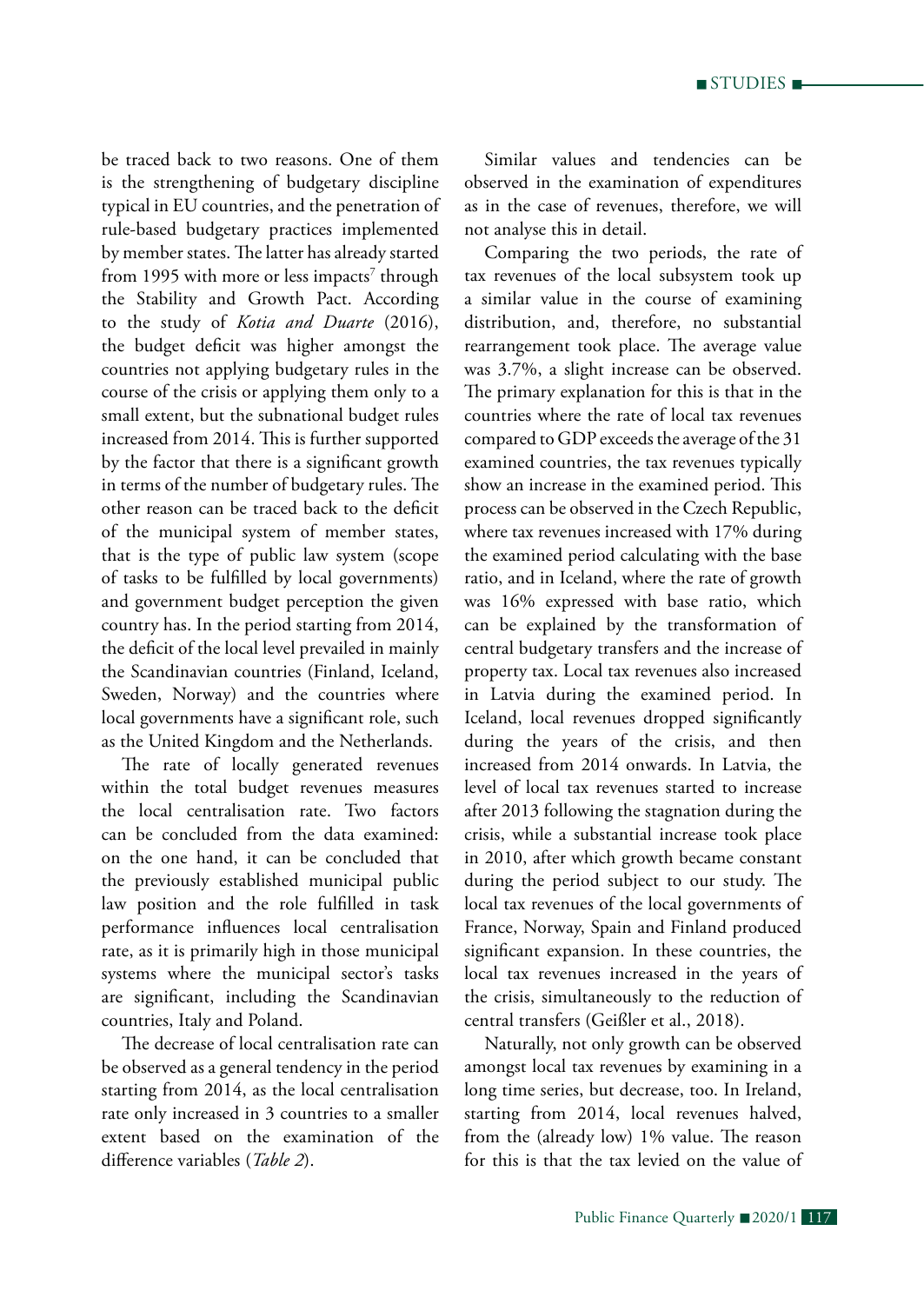|                    |                      | dR     | dBI     | dRrate  | dexp    | dTxR    | dTI     |
|--------------------|----------------------|--------|---------|---------|---------|---------|---------|
| N                  | Available            | 31.0   | 31.0    | 31.0    | 31.0    | 31.0    | 31.0    |
|                    | No data<br>available | 0.0    | $0.0\,$ | 0.0     | $0.0\,$ | $0.0\,$ | $0.0\,$ |
| Mean               |                      | $-0.6$ | 0.3     | 0.0     | $-0.6$  | 0.1     | 0.0     |
| Standard deviation |                      | 1.0    | 0.3     | 0.0     | 1.0     | 0.3     | $0.0\,$ |
| Minimum            |                      | $-3.7$ | $-0.3$  | $-0.1$  | $-3.7$  | $-0.4$  | $0.0\,$ |
| Maximum            |                      | 1.4    | 0.8     | 0.0     | 1.4     | 0.7     | 0.1     |
| <b>Decades</b>     | 10                   | $-2.3$ | $0.0\,$ | $-0.1$  | $-2.3$  | $-0.2$  | $0.0\,$ |
|                    | 20                   | $-1.3$ | 0.0     | 0.0     | $-1.3$  | $-0.1$  | 0.0     |
|                    | 30                   | $-1.0$ | 0.1     | $0.0\,$ | $-1.0$  | $-0.1$  | $0.0\,$ |
|                    | 40                   | $-0.7$ | 0.2     | $0.0\,$ | $-0.7$  | $0.0\,$ | $0.0\,$ |
|                    | Median               | $-0.4$ | 0.2     | 0.0     | $-0.4$  | $0.0\,$ | 0.0     |
|                    | 60                   | $-0.3$ | 0.3     | 0.0     | $-0.3$  | 0.1     | 0.0     |
|                    | 70                   | $-0.1$ | 0.4     | $0.0\,$ | $-0.1$  | 0.2     | 0.0     |
|                    | 80                   | 0.1    | 0.5     | 0.0     | 0.1     | 0.4     | 0.1     |
|                    | 90                   | 0.5    | 0.7     | $0.0\,$ | 0.5     | 0.5     | 0.1     |

#### Descriptive statistical analysis for difference variables

*Source:* Own calculations based on Eurostat, from SPSS output

real estates reduced as a result of the decrease of the market value of the real estates, and there are no other shared tax revenues in the municipal system (Geißler et al., 2018).

A considerable decrease took place in Slovenia, where the reason was the reduction of sharing the shared tax revenues, personal income tax and real property tax (Klun-Stamburk, 2015).

In Hungary, the crisis made an impact on local tax revenues, which affected the business tax calculated based on net sales revenues adversely owing to the sensitivity of the tax to economic trends, and the reduction of personal income tax revenues during the period of the crisis. After the 2013 reform, shared tax revenues decreased significantly.

In relation to the financing of local governments, it is a requirement set out in the European Charter of Local Self-Governments (Charter)8 that the largest possible rate of revenues should be financed by *sui generis revenues,* which can typically be the followings:

*Table 2*

- local taxes,
- • budgetary transfers,
- fees paid by the population,
- • capital revenues.

Based on Section 3 of Article 9 of the Charter, local tax base is a key issue, as '*at least part of the financial resources of local authorities shall derive from local taxes and charges of which, within the limits of statute, they have the power to determine the rate.*'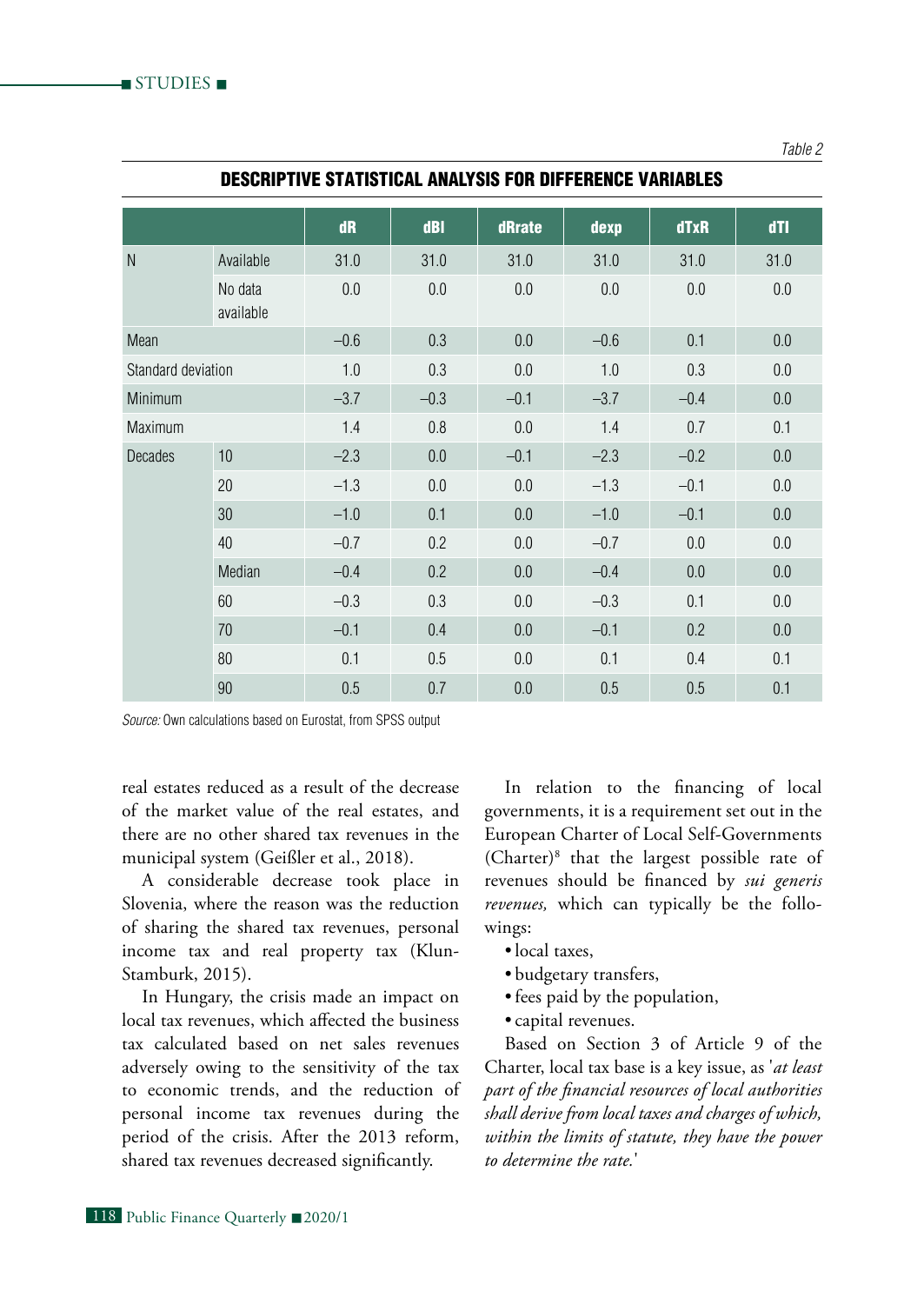

We examined compliance with the Charter with the taxation autonomy (TI) variable. The descriptive statistical analyses revealed that the average value of the 31 European countries reporting to Eurostat was 0.3% in both periods examined, so tax revenues have a 30% share within local government revenues. Taxation autonomy is low in Estonia and Latvia, as they finance local budget in 5%. The value is low in Germany, too (4%), but this can be traced back to the tax potential of medium-level provincial governments.

Tax autonomy is the highest in two Scandinavian countries, in Iceland and Norway, but the rate is also outstanding in Latvia (here the rate of taxes within total revenues increased owing to the decrease of total revenues), in France, in Italy and in Spain. By comparing the two periods, taxation autonomy reduced in 5 countries, and the rate of taxation autonomy increased significantly, exceeding 5% in 7 countries. It is a typical process in these countries that both the tax revenues and municipal revenues increased, but the increase of former exceeded the latter, except for Latvia. In addition to the countries presented at the examination of basic variables, the rate of increase of taxation autonomy is

*Figure 1*





*Source:* Own calculations based on Eurostat, from SPSS output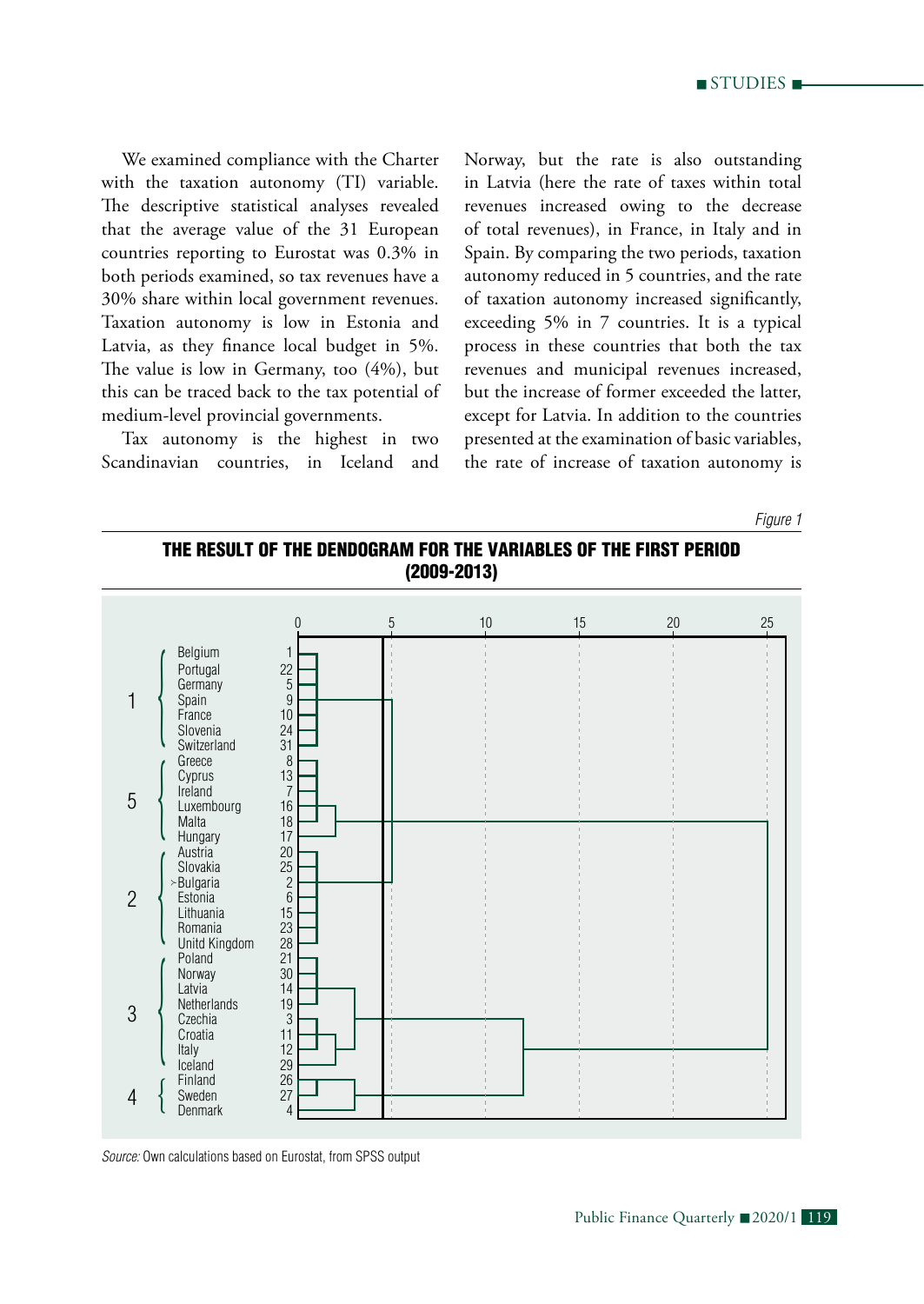| THE DISTRIBUTION OF THE MAIN INDICATORS OF THE CLUSTER ANALYSIS I. |  |
|--------------------------------------------------------------------|--|
|--------------------------------------------------------------------|--|

|                | <b>Ward Method</b> | <b>LGRavg</b><br>0913 | <b>BLavg</b><br>0913 | <b>LGRevRate</b><br>0913 | <b>LGexp</b><br>0913 | <b>LGtaxR</b><br>0913 | <b>FDratio</b><br>0913 |
|----------------|--------------------|-----------------------|----------------------|--------------------------|----------------------|-----------------------|------------------------|
| 1              | ${\sf N}$          | $\overline{7}$        | $\overline{7}$       | $\overline{7}$           | $\overline{7}$       | $\overline{7}$        | $\overline{7}$         |
|                | Mean               | 8.1857                | $-0.1686$            | 0.1904                   | 8.1857               | 3.4971                | 0.4269                 |
|                | Median             | 7.44                  | $-0.2$               | 0.1796                   | 7.44                 | 3.02                  | 0.4212                 |
|                | Standard deviation | 1.84661               | 0.06094              | 0.03151                  | 1.84661              | 0.97348               | 0.07207                |
| $\overline{2}$ | $\mathsf{N}$       | $\overline{7}$        | $\overline{7}$       | $\overline{7}$           | $\overline{7}$       | $\overline{7}$        | $\overline{7}$         |
|                | Mean               | 9.2257                | $-0.2314$            | 0.2476                   | 9.2257               | 0.9514                | 0.1033                 |
|                | Median             | 9.66                  | $-0.24$              | 0.2488                   | 9.66                 | 0.78                  | 0.1056                 |
|                | Standard deviation | 1.8988                | 0.10057              | 0.05864                  | 1.8988               | 0.50818               | 0.0464                 |
| 3              | $\mathsf{N}$       | 8                     | 8                    | 8                        | 8                    | 8                     | 8                      |
|                | Mean               | 13.38                 | $-0.49$              | 0.3157                   | 13.38                | 5.0925                | 0.3896                 |
|                | Median             | 13.3                  | $-0.6$               | 0.3144                   | 13.3                 | 5.02                  | 0.3809                 |
|                | Standard deviation | 1.62657               | 0.27692              | 0.03261                  | 1.62657              | 2.0428                | 0.16723                |
| 4              | $\mathsf{N}$       | $\mathfrak{Z}$        | 3                    | $\mathfrak{S}$           | 3                    | 3                     | 3                      |
|                | Mean               | 27.7                  | $-0.2667$            | 0.5236                   | 27.7                 | 11.9133               | 0.4441                 |
|                | Median             | 24.48                 | $-0.12$              | 0.4825                   | 24.48                | 12.08                 | 0.4297                 |
|                | Standard deviation | 6.99031               | 0.30746              | 0.11989                  | 6.99031              | 1.99523               | 0.11387                |
| 5              | ${\sf N}$          | $6\phantom{1}$        | $6\phantom{a}$       | $6\phantom{1}$           | $6\phantom{1}$       | $6\overline{6}$       | $6\phantom{.}6$        |
|                | Mean               | 4.44                  | 0.1333               | 0.1074                   | 4.44                 | 1.05                  | 0.2064                 |
|                | Median             | 4.22                  | 0.07                 | 0.0999                   | 4.22                 | 0.91                  | 0.2288                 |
|                | Standard deviation | 3.43372               | 0.205                | 0.07593                  | 3.43372              | 0.84425               | 0.1072                 |
| Total          | ${\sf N}$          | 31                    | 31                   | 31                       | 31                   | 31                    | 31                     |
|                | Mean               | 10.9245               | $-0.2168$            | 0.2518                   | 10.9245              | 3.6748                | 0.3032                 |
|                | Median             | 9.88                  | $-0.2$               | 0.2314                   | 9.88                 | 2.6                   | 0.3382                 |
|                | Standard deviation | 6.91564               | 0.28148              | 0.12878                  | 6.91564              | 3.46962               | 0.17182                |

*Source:* Own calculations based on Eurostat, from SPSS output

considerable in Portugal, the Czech Republic and Hungary, although this was the result of the reduction of the cost driver, i.e. the total revenues in all three cases.

We performed a cluster analysis for grouping the countries, the result of which is shown by *Figure 1* and *Figure 2*, as well as *Table 3* and *Table 4* necessary for their interpretation.

During the first cluster analysis, we marked the line of clustering under 5<sup>th</sup> iteration, with which we considered the creation of 5 clusters justified. We named and examined in detail the clustering criteria based on their main descriptive statistical variables.

The first cluster includes Belgium, Portugal, Germany, Spain, France, Slovenia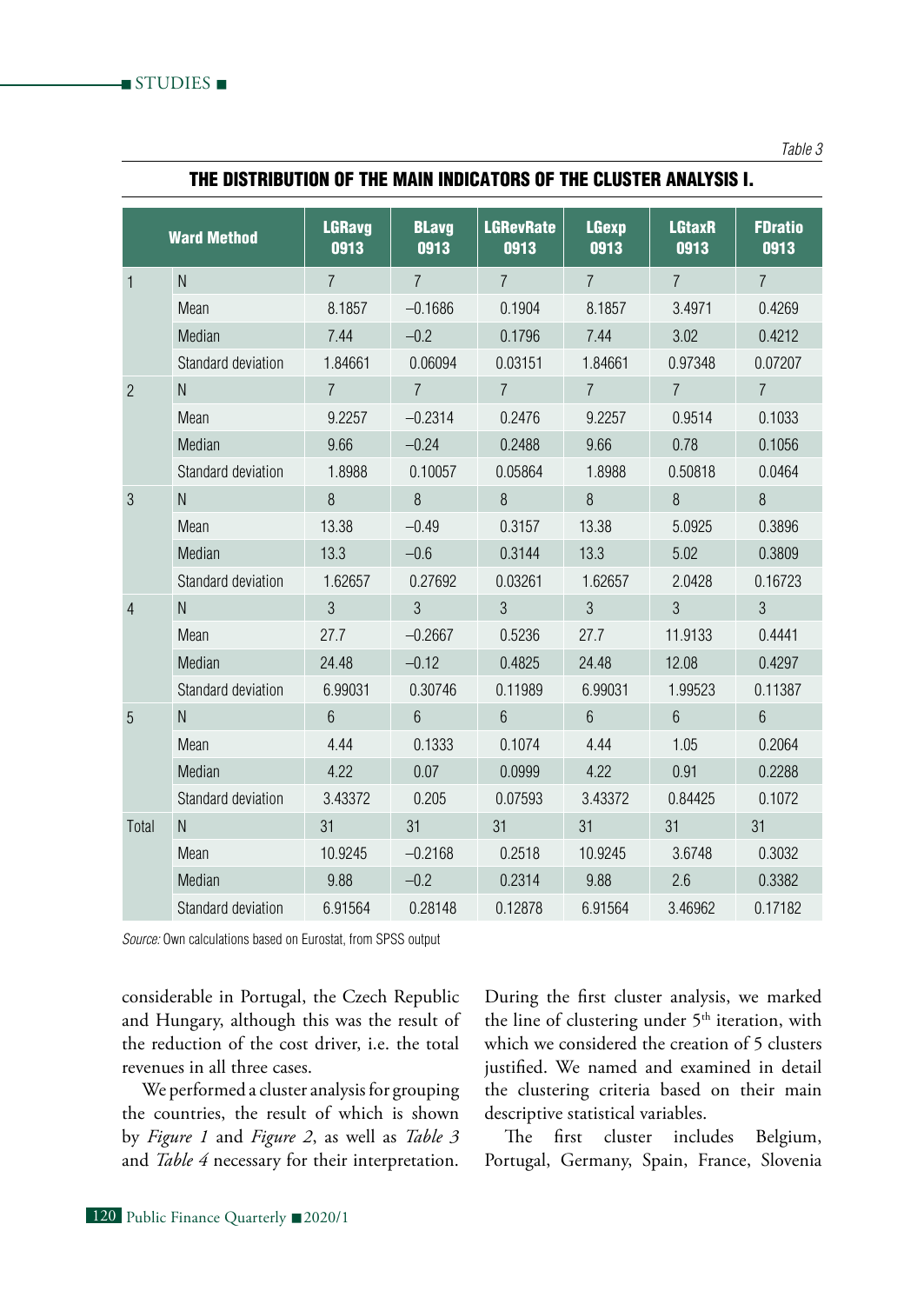and Switzerland. Based on the descriptive statistics and the variance analysis, the group can be considered homogenous. They are characterised by the fact that the local government subsystem is in deficit in every country and their revenues and expenditures only exceed median and mean in the case of one country (France). The local tax revenues are average in these countries, but give a dominant share of the total municipal revenues.

The second cluster includes Austria, Slovakia, Bulgaria, Estonia, Lithuania, Romania and the United Kingdom. These countries are also characterised by a local government system in deficit, revenues and expenditures corresponding to the mean of the examined countries, and a below average local tax revenues and taxation autonomy rate.

The countries in the third cluster are the Czech Republic, Croatia, Italy, Latvia, the Netherlands, Poland, Iceland and Norway. This group is characterised by the highest extent of deficit, municipal revenues and local tax revenues exceeding the mean and the value of the previous two groups, and a local taxation autonomy level exceeding the mean.

The fourth group is characterised by the fact that they achieved the highest values in

*Figure 2*

### The result of the dendogram for the variables of the second period (2014-2018)



*Source:* Own calculations based on Eurostat, from SPSS output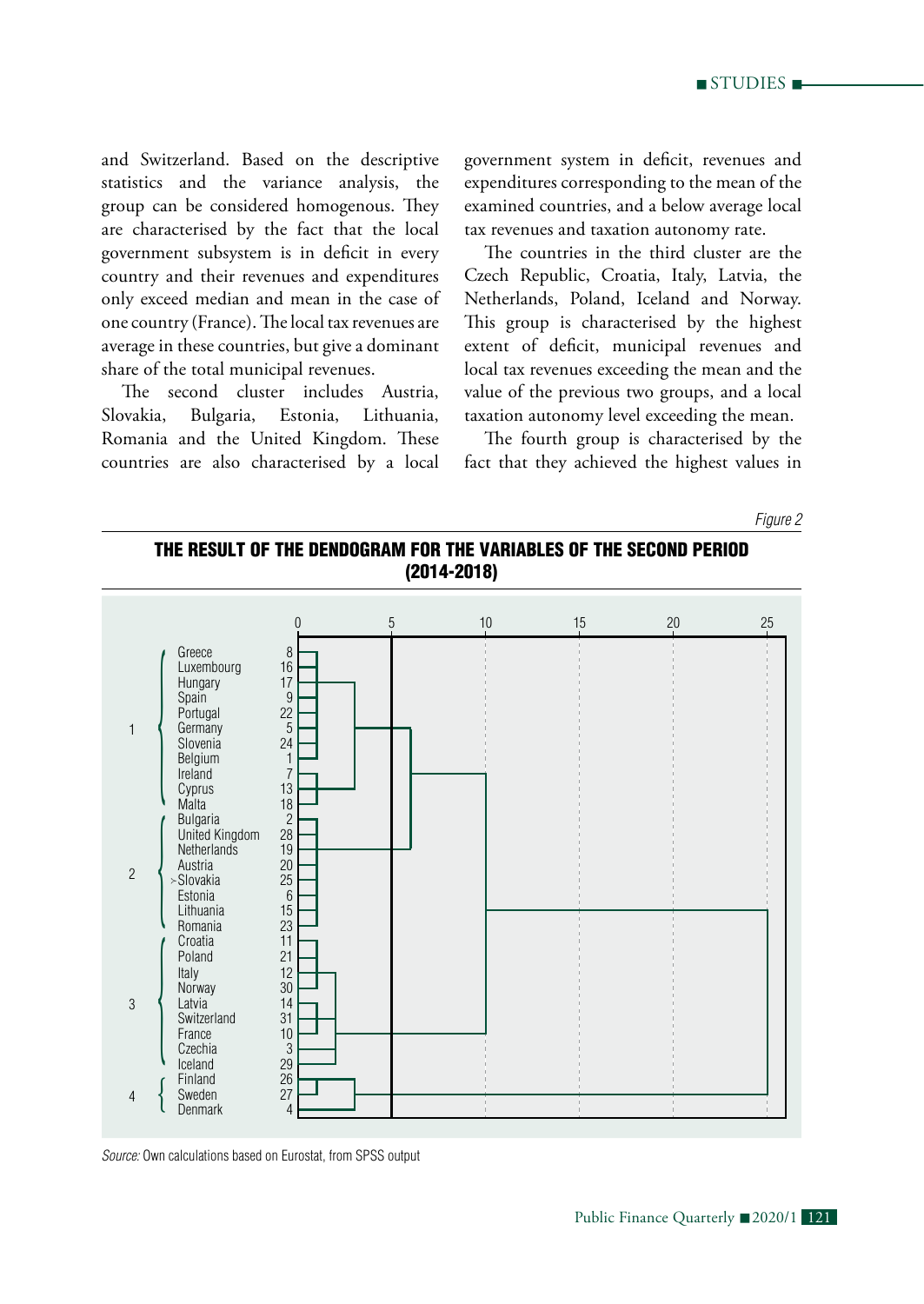| THE BIGTHIBGTON OF THE MAIN INBIGATORO OF THE GEOGLER ANALI GIG II. |        |                       |                      |                          |                      |                       |                        |  |  |  |
|---------------------------------------------------------------------|--------|-----------------------|----------------------|--------------------------|----------------------|-----------------------|------------------------|--|--|--|
|                                                                     | wm1418 | <b>LGRavg</b><br>1418 | <b>BLavg</b><br>1418 | <b>LGRevRate</b><br>1418 | <b>LGexp</b><br>1418 | <b>LGtaxR</b><br>1418 | <b>FDratio</b><br>1418 |  |  |  |
|                                                                     |        |                       |                      |                          |                      |                       |                        |  |  |  |

2 N 8 8 8 8 8 8 8 8

3 N 9 9 9 9 9 9

4 N 3 3 3 3 3 3 3

Total N 31 31 31 31 31 31

Mean 4.9709 0.2182 0.1146 4.9709 1.925 0.3347 Median 5.86 0.2 0.1348 5.86 2.2 0.3235 Standard deviation 2.7243 0.16185 0.05813 2.7243 1.29962 0.14624

Mean 9.165 0.045 0.2352 9.165 0.9906 0.106 Median 8.74 0.02 0.2344 8.74 0.925 0.1076 Standard deviation 1.98157 0.18323 0.04805 1.98157 0.5288 0.0478

Mean 12.0667 –0.0639 0.2731 12.0667 5.7083 0.4846 Median 12.1 –0.06 0.272 12.1 5.775 0.4603 Standard deviation 2.57699 0.34462 0.04078 2.57699 1.58676 0.13005

Mean 27.3467 -0.28 0.5204 27.3467 12.075 0.4523 Median 25.04 -0.44 0.4972 25.04 12.275 0.4534 Standard deviation 6.17221 0.42332 0.1136 6.17221 1.7088 0.09434

Mean 10.2787 0.0434 0.231 10.2787 3.7645 0.3306 Median 8.68 0.06 0.22 8.68 2.8 0.3575 Standard deviation 6.96075 0.29205 0.12979 6.96075 3.58146 0.1866

### THE DISTRIBUTION OF THE MAIN INDICATORS OF THE CLUSTER ANALYSIS II.

*Source:* Own calculations based on Eurostat, from SPSS output

almost all examined indicators. The cluster consisting of Finland, Sweden and Denmark is characterised by homogeneity, the highest values achieved in terms of revenues, expenditures, local tax revenues, and taxation autonomy. This group is also characterised by deficient operation, with the second biggest deficit out of the 5 clusters.

The revenues and expenditures of the local level as well as the revenues of the municipal sector within the total revenues are the lowest in the fifth group. The level of local tax revenues and the taxation autonomy indicator is the second lowest in this group (after the  $2<sup>nd</sup>$ group). However, a curiosity on top of all of that is that in this group, the budget position of the municipal subsystem of every country in the group consisting of Ireland, Greece, Cyprus, Luxembourg, Malta and Hungary is positive (is in a surplus).

The test proceeding of the cluster analysis is the variance analysis, which revealed a significant difference for the variables in terms of all groups examined. The fourth group differs from all the other clusters based on the Scheffe post-hoc test.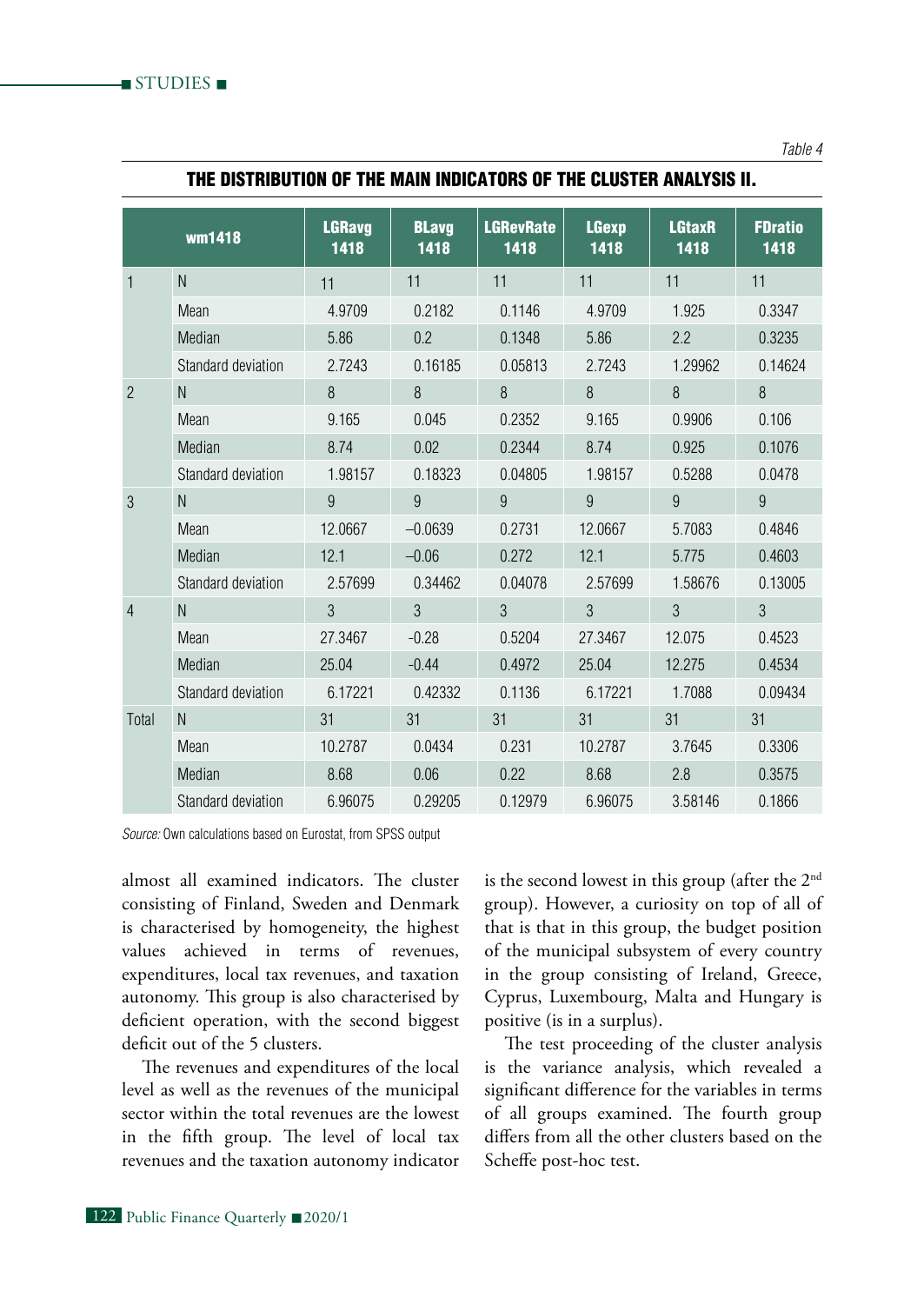We considered the creation of 4 clusters justified for the period between 2014 and 2018. The four clusters differ from each other significantly in the individual analysis of the variables, which we tested with variance analysis.

The first group is characterised by the lowest revenues and expenditures of the local level amongst the groups, however, every country examined in this country is in surplus. The revenue of local level in these countries within general government revenue is the lowest in these countries, the same as local tax revenues, however, taxation autonomy is the second lowest. The countries belonging to the first group: Belgium, Germany, Ireland, Greece, Spain, Cyprus, Luxembourg, Hungary, Malta, Portugal, Slovenia. In comparison with the previous period, this cluster shows the characteristics of the first and fifth cluster (with France and Switzerland belonging to the third cluster owing to their better indicators), however, except for the balance of the budget, the values of the group deteriorated in terms of every other indicator.

The values of the indicators of the second cluster approach the mean, but do not reach the same. At the same time, its number means that the value of its indicators are the second lowest, however, it is true for every country within this cluster that they have a budgetary position with a surplus. The second cluster completely equals the second cluster of the period between 2009 and 2013, complemented by the Netherlands, owing to the deteriorating indicators of the latter. The value of indicators deteriorated compared to the previous period in terms of revenues and expenditures, and improved in terms of the other indicators examined.

The third group is characterised by the fact that all of its indicators take up values reaching the mean, yet the municipal subsystem of all countries within the third group produced

budgetary values in deficit in terms of the four years examined, and taxation autonomy is the highest in this group. The cluster equals the third cluster of the previous period, complemented by France and Switzerland. Local tax revenues, the indicator signing local tax autonomy and the balance of the budget increased significantly in the group, at the same time, the revenue and expenditure indicators deteriorated.

The fourth group completely equals the result of the clustering of the previous period, as it consists of the same members. This group is characterised by the facts that the revenue, expenditure level, the municipal revenues within general state revenues and the local tax revenues are the highest here. At the same time, budget deficit is the highest in this group amongst all the groups.

As the two periods qualify as a panel, it was possible to examine the changes of the two periods with difference. To that end, we calculated the values of the differences of the indicators between the two periods.

In the course of the cluster analysis, we considered the creation of 6 clusters justified, which we illustrated in *Figure 3.* The characteristics of the clusters are presented in *Table 5.*

The first group is characterised by the fact that the rate of revenues, expenditures and local revenues deteriorated in a significant part of the countries by comparing the two periods, however, they increased the balance of the budget. This group includes Belgium, Germany, Estonia, Greece, Croatia, Luxembourg, Malta, Austria, Slovakia and Switzerland.

In the case of the second group, the balance of the budget and taxation autonomy declined, but they achieved a strong increase in terms of the other indicators. This group includes Bulgaria, Norway and Sweden.

The members of the third group are the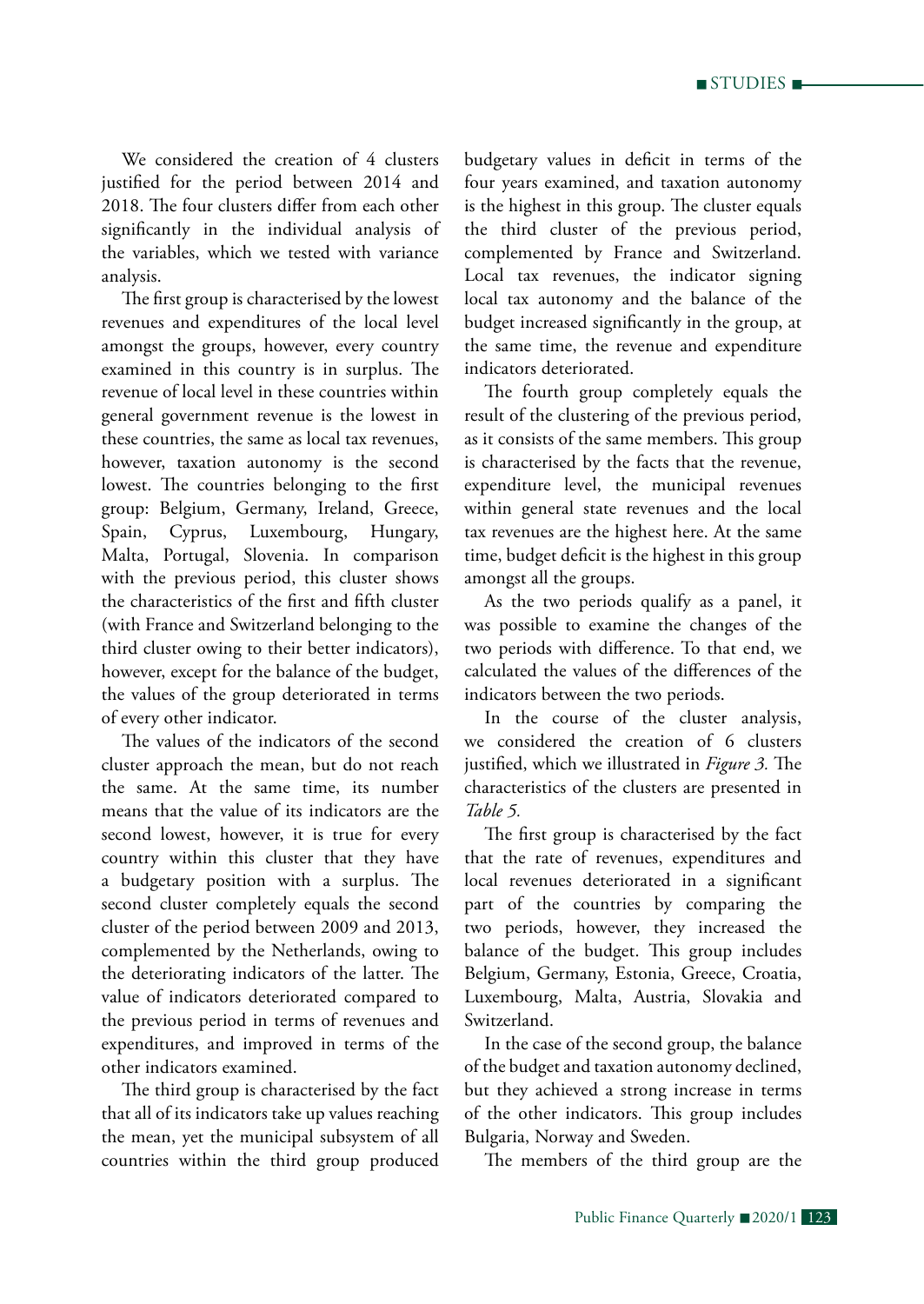#### *Figure 3*



### The result of the dendogram for the difference variables

*Source:* Own calculations based on Eurostat, from SPSS output

Czech Republic, Spain, Latvia and Portugal. The revenues of municipalities, and, thus, the share of municipal revenues within public finances weakened in these countries, and so did budget expenditures as a result. In spite of these unfavourable factors, the balance of the budget of the municipal subsystem improved between the two periods, the local tax revenues also increased, and as a result, the share of local taxes within the municipal revenues grew, too.

The fourth group has quite similar characteristics as the previous group, with the difference that the improvement of the balance of the budget is of smaller extent in this group. At the same time, local tax revenues dropped between the two periods. The study categorised

Denmark, Italy, Lithuania, the Netherlands, Poland, Romania and Slovenia into this group.

The fifth group is characterised by the fact that the values of the variables examined (except for the balance of the budget and the indicator measuring taxation autonomy) deteriorated significantly in all categories between the two periods. This group includes Ireland, the United Kingdom and Hungary.

In the sixth group, the balance of the budget, the value volume of local tax revenues and the share of local tax revenues within municipal revenues increased, but the values of the other variables decreased. This group included France, Finland and Iceland *(See Table 5).*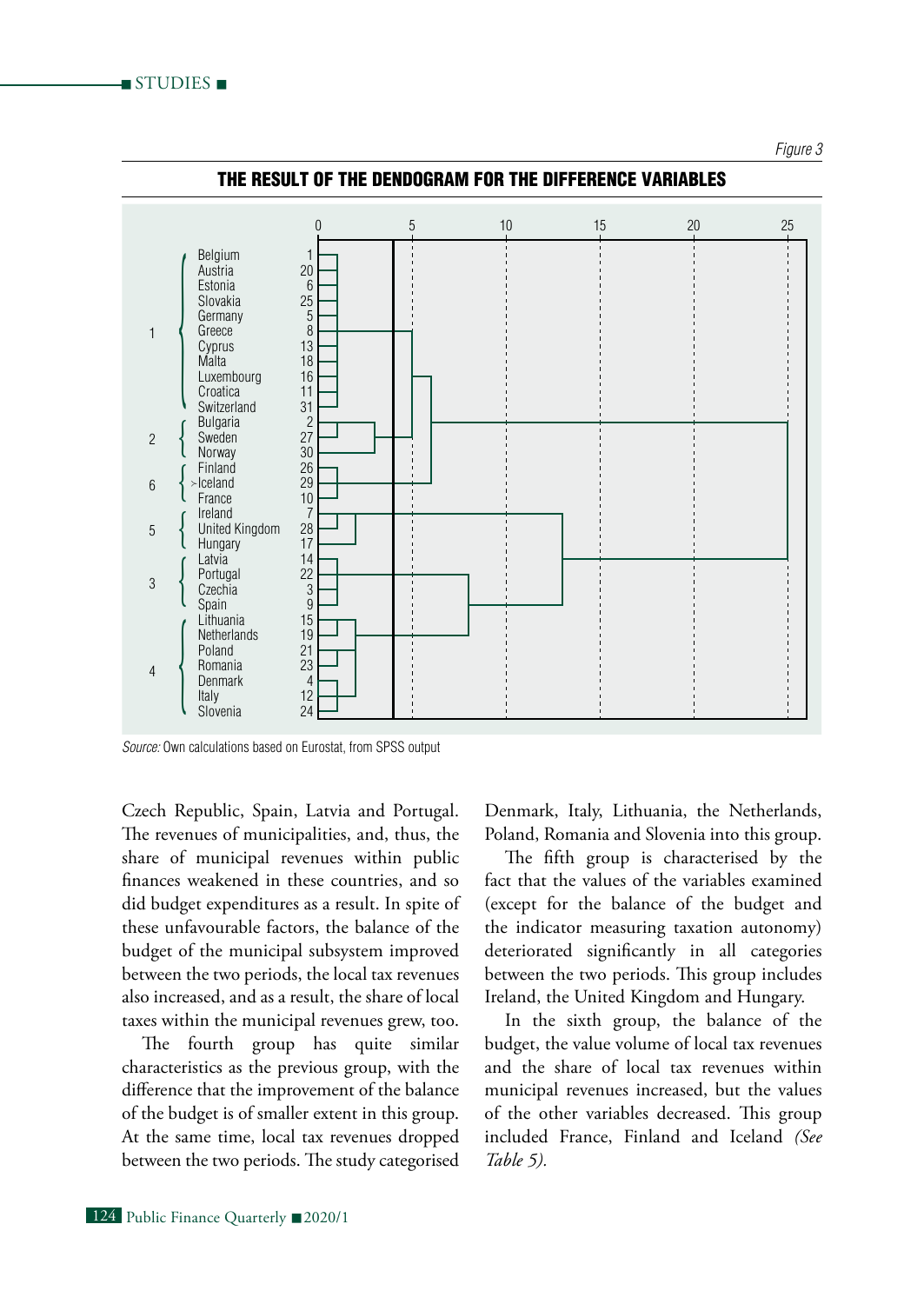*Table 5*

|                | <b>Ward Method</b> | dR             | dBI            | dRrate         | dexp           | dTxR             | dFD            |
|----------------|--------------------|----------------|----------------|----------------|----------------|------------------|----------------|
| 1              | $\mathsf{N}$       | 11             | 11             | 11             | 11             | 11               | 11             |
|                | Mean               | $-0.1582$      | 0.175          | $-0.0089$      | $-0.1582$      | $-0.0141$        | 0.0041         |
|                | Median             | $-0.16$        | 0.2            | $-0.0101$      | $-0.16$        | $-0.04$          | $\theta$       |
|                | Standard deviation | 0.26449        | 0.13541        | 0.00562        | 0.26449        | 0.10124          | 0.01437        |
| $\overline{2}$ | $\mathsf{N}$       | $\mathfrak{Z}$ | $\overline{3}$ | $\overline{3}$ | $\overline{3}$ | $\overline{3}$   | 3              |
|                | Mean               | 0.9467         | $-0.02$        | 0.0179         | 0.9467         | 0.1667           | $-0.0048$      |
|                | Median             | 0.86           | $-0.06$        | 0.0147         | 0.86           | 0.12             | 0.0005         |
|                | Standard deviation | 0.4365         | 0.32187        | 0.01215        | 0.4365         | 0.33743          | 0.01187        |
| $\sqrt{3}$     | $\mathsf{N}$       | $\overline{4}$ | $\overline{4}$ | $\overline{4}$ | $\overline{4}$ | $\overline{4}$   | $\overline{4}$ |
|                | Mean               | $-1$           | 0.655          | $-0.0317$      | $-1$           | 0.3713           | 0.1012         |
|                | Median             | $-1.04$        | 0.65           | $-0.03$        | $-1.04$        | 0.3825           | 0.1059         |
|                | Standard deviation | 0.23324        | 0.15           | 0.00606        | 0.23324        | 0.0833           | 0.01674        |
| 4              | $\mathsf{N}$       | $\overline{7}$ | $\overline{7}$ | $\overline{7}$ | $\overline{7}$ | $\overline{7}$   | $\overline{7}$ |
|                | Mean               | $-1.1743$      | 0.46           | $-0.0294$      | $-1.1743$      | $-0.0157$        | 0.0139         |
|                | Median             | $-1.14$        | 0.5            | $-0.0237$      | $-1.14$        | $-0.02$          | 0.0162         |
|                | Standard deviation | 0.51065        | 0.19287        | 0.01547        | 0.51065        | 0.19945          | 0.0132         |
| 5              | N.                 | $\mathfrak{S}$ | $\mathfrak{S}$ | $\mathfrak{S}$ | $\mathfrak{S}$ | $\overline{3}$   | 3              |
|                | Mean               | $-2.86$        | 0.04           | $-0.0698$      | $-2.86$        | $-0.2167$        | 0.0629         |
|                | Median             | $-2.5$         | 0.08           | $-0.0659$      | $-2.5$         | $-0.2$           | 0.0697         |
|                | Standard deviation | 0.72993        | 0.14422        | 0.01207        | 0.72993        | 0.12583          | 0.03586        |
| 6              | N.                 | $\mathfrak{Z}$ | $\mathfrak{S}$ | $\mathfrak{Z}$ | $\mathfrak{Z}$ | $\overline{3}$   | 3              |
|                | Mean               | $-0.1067$      | 0.08           | $-0.0199$      | $-0.1067$      | 0.57             | 0.0424         |
|                | Median             | $-0.24$        | 0.02           | $-0.0168$      | $-0.24$        | 0.615            | 0.0328         |
|                | Standard deviation | 0.39716        | 0.12166        | 0.01231        | 0.39716        | 0.11906          | 0.02497        |
| Total          | ${\sf N}$          | 31             | 31             | 31             | 31             | 31               | 31             |
|                | Mean               | $-0.6458$      | 0.2602         | $-0.0208$      | $-0.6458$      | 0.0897           | 0.0274         |
|                | Median             | $-0.44$        | 0.22           | $-0.0168$      | $-0.44$        | $\boldsymbol{0}$ | 0.0179         |
|                | Standard deviation | 1.04003        | 0.27164        | 0.0238         | 1.04003        | 0.26799          | 0.03859        |

THE DISTRIBUTION OF THE MAIN INDICATORS OF THE CLUSTER ANALYSIS III.

*Source:* Own calculations based on Eurostat, from SPSS output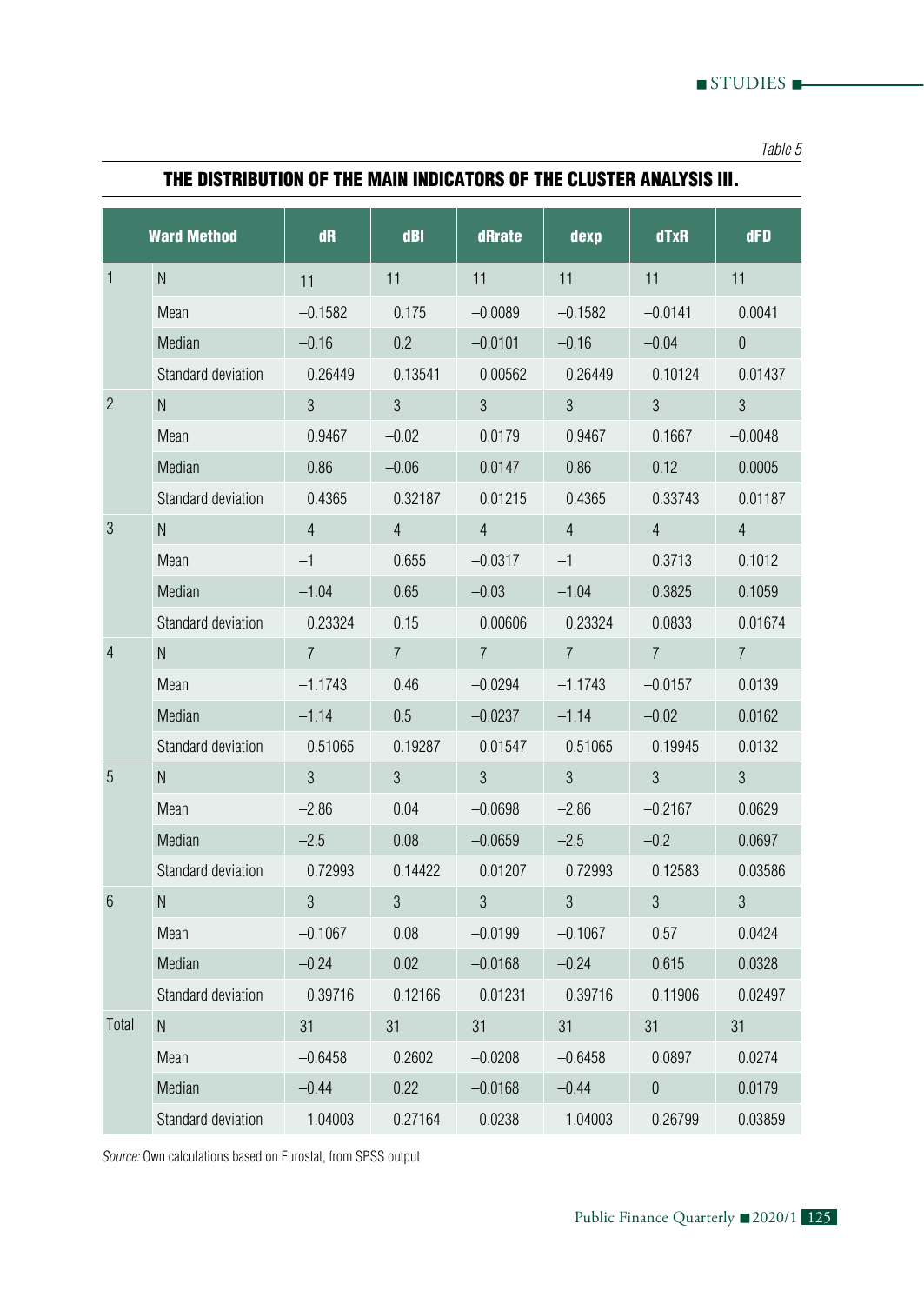### The implications of the period examined for the Hungarian municipal system

From the point of our subject, the first period (2009–2013) encompasses the period before the municipal reform as well as the transitional period, while the second period (between 2014–2018) is the interval following the entry into effect of the reform measures. Out of the main indicators of Hungarian local governments, the revenues of the municipal sector decreased significantly, which decrease also continued after 2014. The same as the general government revenues, the revenues of the local level also dropped in the period subject to our study, mainly as a result of the decrease of central budget transfers. The balance of the budget was in deficit in the years 2009 and 2010, and had a surplus in the local government subsystem in the subsequent period. In 2018, a small scale deficit was observed in the sector. At the same time, the ratio of local tax revenues within total municipal revenues increased in the period examined, from 2011 onwards. In the case of Hungarian local governments, bonds were issued at an increased rate from 2006, especially in the case of city, city of county status and county municipalities, as approx. 288 bonds were issued between 2006 and 2008 in said segment in the amount of HUF 286.5 billion, out of which short term bonds were issued in the amount of HUF 38.5 billion and long term bonds were issued in the amount of HUF 248 billion. As a result of the foregoing, the financial positions of local governments declined, however, the net financial assets of the sector showed an increase after 2010 – the negative values turned positive (Kovács, Csillik, 2012). In their study, *Csiszárik-Kocsir* (2008*) and Fábián* (2016) evaluated the consequences of the economic crisis also appearing in Hungary in 2008 on local governments. Csiszárik's paper pinpointed that if the local governments had had stable tax revenues, the consequences of using external resources as a result of the crisis would have been less severe.

The debt consolidation examined on many occasions took place in the Hungarian municipal system, as a result of which the financial positions of local governments improved for the short term. A favourable change can be seen especially in the accounting-financial indicators of cities of county status, however, from9 2018, a small scale deterioration can be observed, with the rising of short term liabilities and the volume of debts. The accumulation of additional debts should be prevented by budgetary regulatory mechanisms, the success of which forms an important future research question, especially in light of the fact that the debts of the municipal subsystem take on the previous patterns once again. One of such patterns is the rise of unevenness of expenditure on capital formation with the approach of election cycles, which orbit is also followed by the increase of the long term debt volume. (Lentner, 2014)

The Hungarian local governmental system took a step from the classical public law categories and local government system models to the Mediterranean structure, but the current model does not follow the characteristics of the Southern model fully, due to the undivided nature of municipal levels and the state character of control. In addition to the quantitative analysis, the main characteristics of the Hungarian municipal system are as follows:

- state-governed development policy,
- • higher degree of lawfulness control,
- • centralised task performance environment,
- • redivision and the firmer appearance of solidarity in the municipal system.

One of the reasons for state-governed development policy is that the capital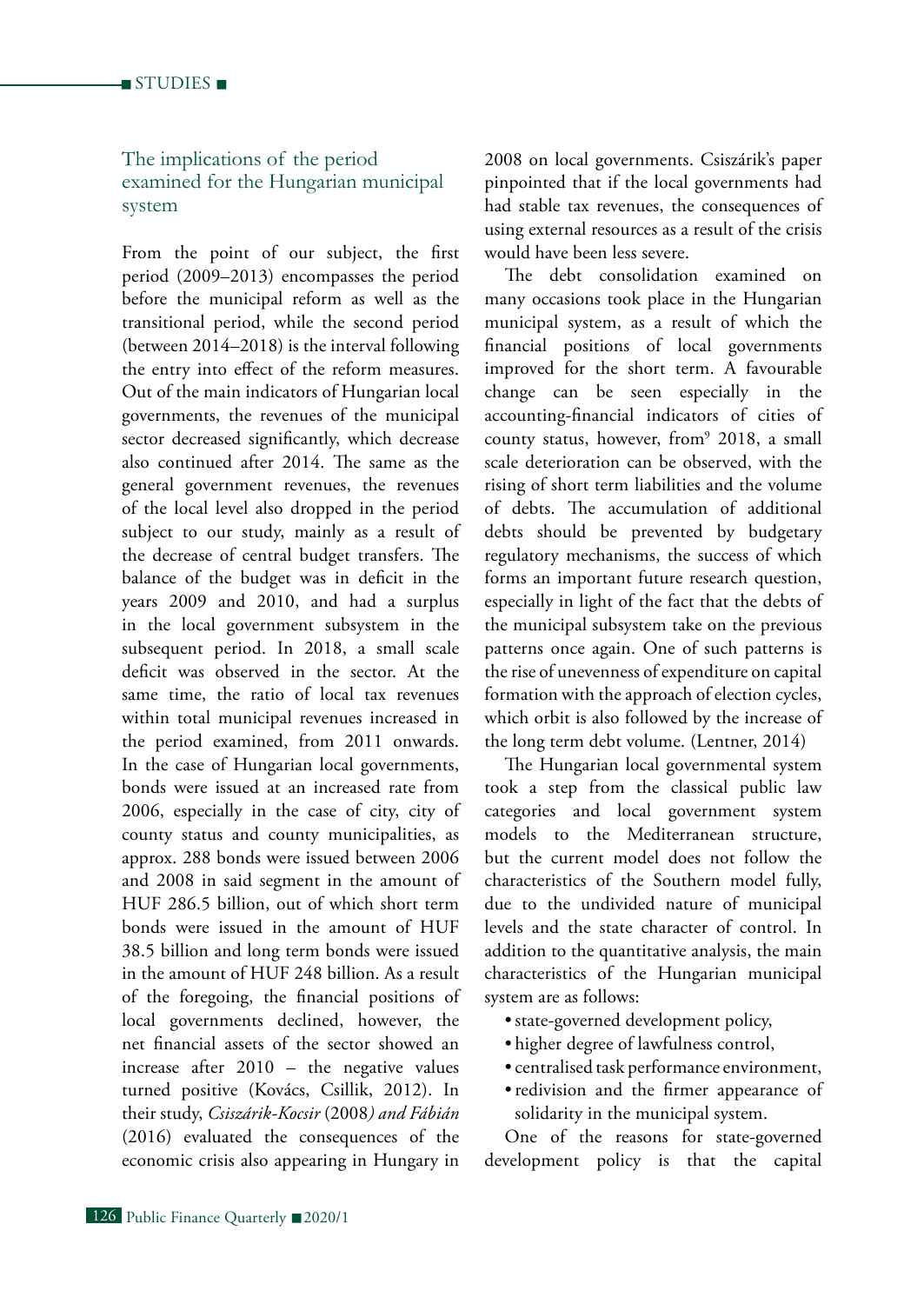formation ability of the municipal subsystem is insufficient. That is, the surplus generated<sup>10</sup> from operational revenues provides less coverage for self-funded developments, and the theoretical method of recognising amortisation does not provide capital coverage for developments<sup>11</sup> but the uneven distribution of the governments own revenues can also be categorised here. The other reason is that the 'tender-oriented' development attitude also dominated municipal developments previously, which means that local authorities do not apply for goals corresponding to the previously announced economic programs adjusted to local needs, but for opportunities that have been announced in Hungarian invitations to tender and calls co-financed by the European Union. It is true, although, that the programs announced by the local governments previously are also aligned to the opportunities appearing in calls for tender. The role of self-financed or combined funding (own funds plus market loan) developments was insignificant, and mainly companies owned by local governments used it. The Modern Cities Program tried to break off with this tradition, where the development goals have been established with countercurrent planning, and in addition to the intentions of governmental economic policy, local needs were also considered. The Modern Village Program was established in a similar manner, which provides resources for the target areas regarded as urgent problems in small settlements (for example: road reconstruction, energy modernisation, real estate renovation). Our opinion is that a favourable impact can be expected as a result of developments in municipal operation where such projects are implemented in which the operation will be the government's task in the future, and where the operational budget will not be loaded by developments with substantial operational surplus costs. An example for this is road reconstructions and the energetic renovation of property items.

The higher degree of lawfulness control is manifested in the controlling role of government offices, which was not present in the previous local government system at all or was present to a much smaller extent. In addition, the degree of control exercised by the State Audit Office of Hungary also grew<sup>12</sup> in comparison with the previous more passive role.13 Another novelty from 2011 that the audit authorisation also includes the other segment of the dually structured municipal economy: the scope of local government owned companies.<sup>14</sup> However, in addition to the increase of state control, the introduction (and the positive impacts) of the rule-based budgetary practice should also be mentioned (Kovács, 2017).

It is important in relation to the more centralised task performance environment that the task performance structure was transformed significantly: decentralisation was step-by-step replaced by centralisation taking place gradually in human care systems. The reduction of local government revenues is partly a result of the foregoing, as the financing structure was transformed in proportion to the cost ratios of mandatory tasks. An important argument for the centralisation of human infrastructure is that a significant part of local authorities was not able to create the funding aspects of operational conditions,<sup>15</sup> and thus the financing of investments was not ensured either. Nevertheless Mötv (the act on Hungary's local governments) provides opportunity for local authorities to perform the tasks assumed voluntarily, and certain local governments use this opportunity for settlement strategy purposes. The reform had an adverse effect on those settlements that had little or no own revenues. The numbers of task financing, however, which has remained unchanged since 2013, will soon need review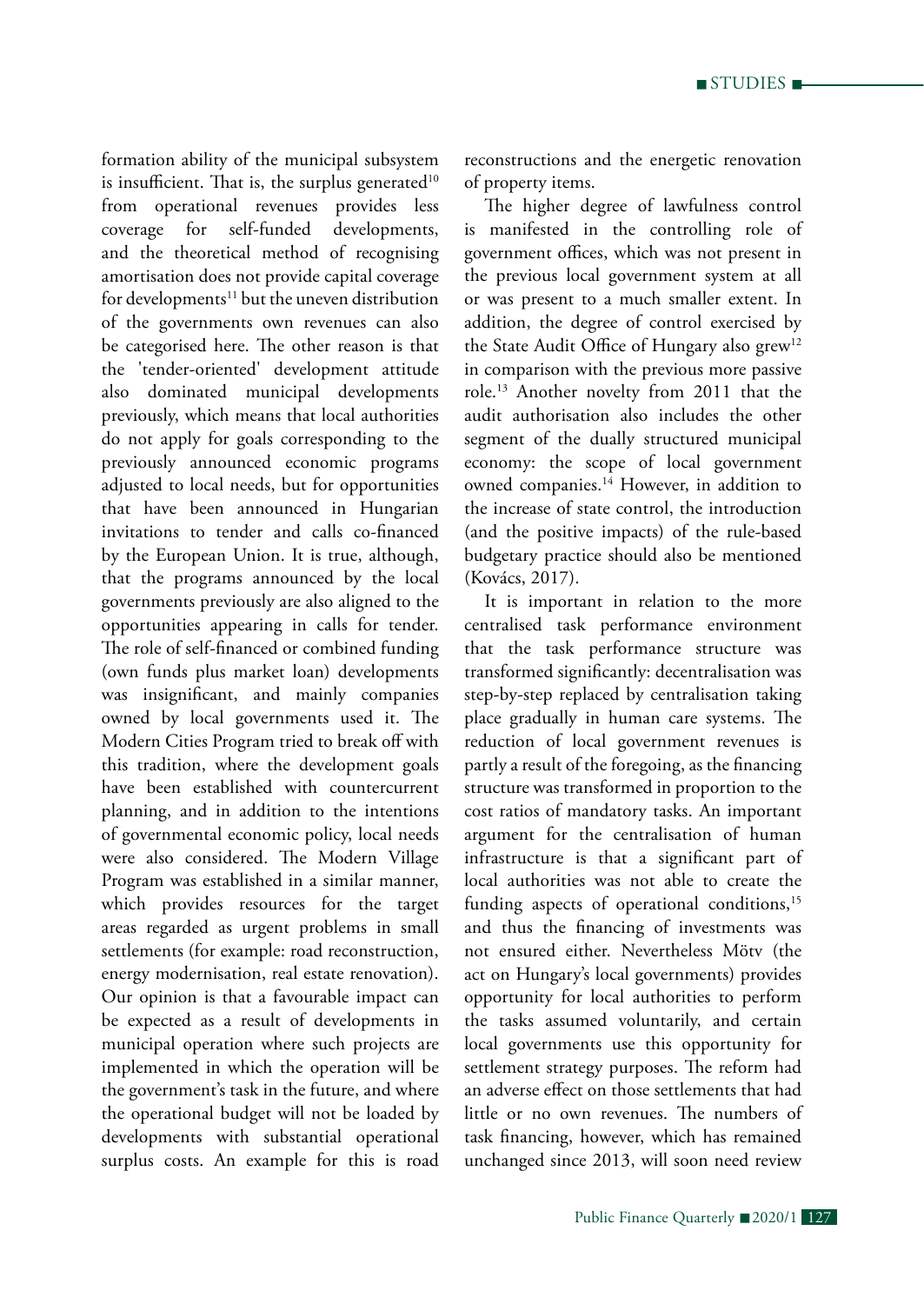for the enforcement of the proper costs ratios. In addition, the financing of certain specialised tasks should also be reviewed.

Reallocation manifests in the task financing subsidies depending on own revenues and in the introduction of solidarity contribution in 2017. The reason for this is that the local business tax is also dominant in the current system amongst *sui generis* revenues, which, however, has many unfavourable qualities: first of all, it is sensitive to economic trends, and it correlates strongly with geographical development level, and, therefore, its revenue concentration is high, and concentrates at approx. 100 settlements. Accordingly, tax capacity is taken into consideration in task financing.

The Hungarian municipal system has become confined by a more regulated and more detailed control environment in the past decade. In addition, it has been trusted with less (more reasonable) public service tasks after the improvement of its load bearing capacity (state consolidation, central budgetary task and debt centralisation), but the financial safety of fulfilling such public tasks has increased, which marks a shift towards the Mediterranean model as a result of its size and duties. Yet, the Hungarian municipal public finances subsystem does not follow the characteristics of such model entirely, as it has more centralised features than the Mediterranean model.

## **CONCLUSION**

 The first hypothesis of our study has been verified, as the balance of the budget of the municipal subsystems of the European countries examined were in deficit after the crisis, which was induced by the increasing total expenditures. Out of the countries examined, in the year of the spillover of the

crisis (2009), the budget was in deficit in every examined country, but after that, mainly after 2014, the balance of the budget turned to the positive territory. Therefore, the operation of local authorities from the four economic functions defined by Musgrave (1989) manifested in the stabilisation function through the measures taken in response to the crisis and in the strengthening of the local level allocation function. As a result, the local subsystem gained a more pronounced role in the performance of public tasks. In addition, the impacts of the crisis also manifested in the decrease of tax revenues, which is a typical symptom of a crisis, and which was not replaced properly by the budgetary transfers of the central budget. A conclusion that can be drawn from this is that local authorities also have a larger role in crisis management measures and budget stabilisation during a crisis, which appears in budgetary variables.

 The second hypothesis has also been proved because a different crisis management strategy was implemented based on both the local government groups in a public law sense and territorial division, in relation to which we identified two groups.

In the countries of the Mediterranean model, the balance of the budget was positive from 2012 on, through the increase of the amounts of tax revenues and the increase of the share of local taxes, too. These countries, therefore, reacted to the challenges of the crisis with the reduction of costs and the increase of local tax revenues.

In the Scandinavian countries, the strategy was expenditure-oriented, as the budget of the local level was in deficit every year: the reason for this was the bigger role in the performance of public tasks. The tax revenues also increased in these countries, but the share of tax revenues within total revenues was constant. They based their defence against the negative impacts of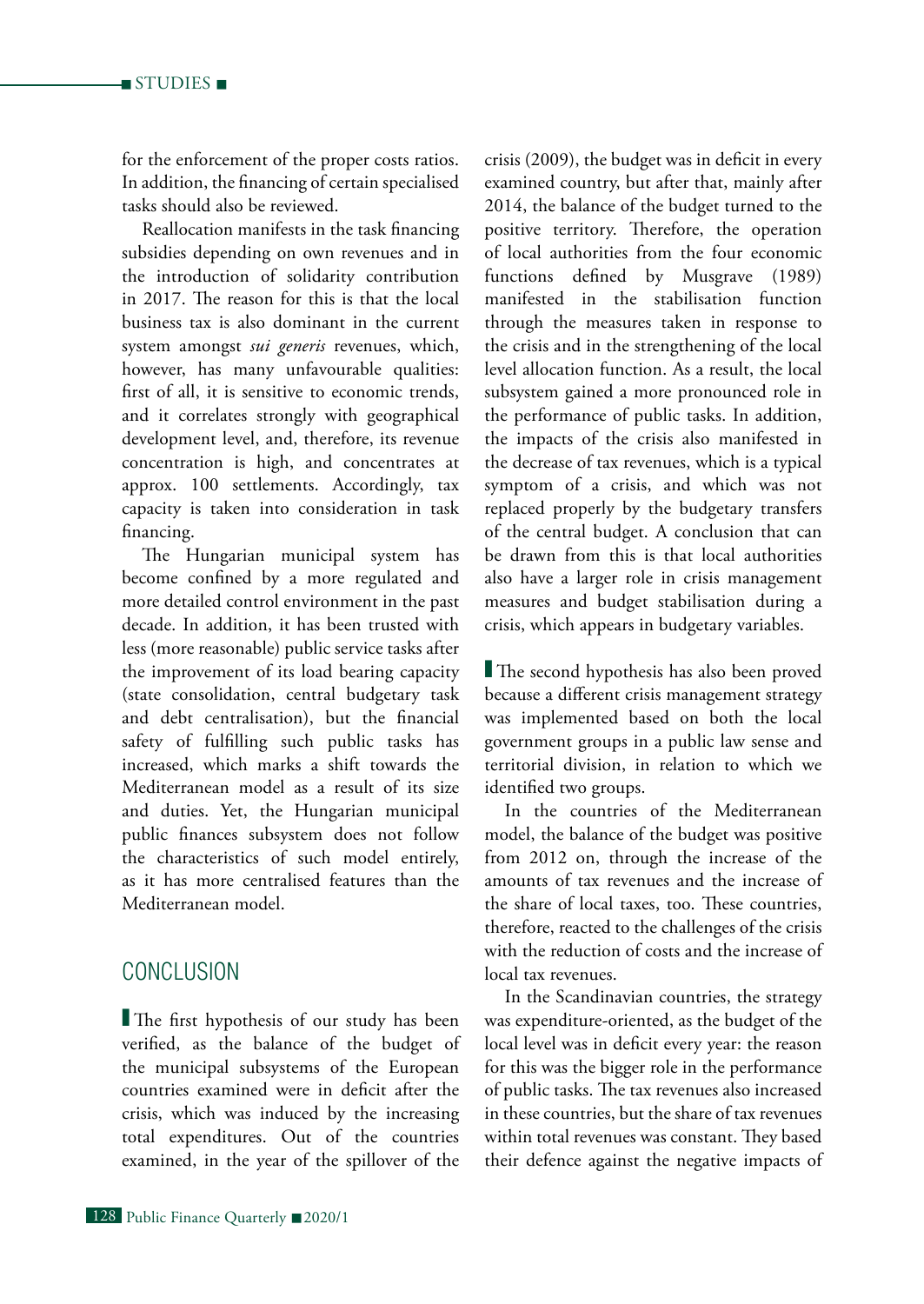the crisis on the increase of central budget transfers, and they also kept this mechanism after the crisis.

The budgets of in-between countries, that is the countries belonging to the Rhine model were only in deficit for two years – from 2011, the balance of the budget of local subsystems was continuously positive, and this also included provincial levels.

The long term impacts of the crisis was mainly permanent for Scandinavian countries based on the data, as the structures introduced as a result of the crisis remained in the field of financing even in the years following the crisis. The municipal subsystems of post-Soviet and Mediterranean countries typically followed an adaptive strategy, therefore, they tried to follow the practice built on budgetary discipline becoming more and more dominant in EU policy and national levels. The local governments belonging to the Rhine model proved to be the most crisis-resistant, as they recovered and realised budgetary stabilisation quickly and effectively, and they were also able to maintain it in the years following the crisis.

Based on the examination of public law groups it can be concluded from the analysis of the data that the crisis did not induce a significant transformation in the municipal system models, as the financing and resource allocation system stabilised after the crisis in a manner adjusting to the system characteristics of the public law systems. It can be concluded, however, that the system built after the management of the crisis determined the financial management of municipal subsystems for a long period of time, which proves that the budgetary regulatory mechanisms are able to form the situation of local governments and thus the formation of their budgetary characters in the long term.

We must mention, however, that the categorisation based on public law and territorial aspects cannot be proven with the performed multi-variable statistical methods, the groups did not follow either the public law or the regional categorisation (under which we understood geopolitical and geo-economic positioning).

If we look at the question in a regional dimension it can be established that two groups of similar characteristics can be identified. If we look at the two regions in the EU that have suffered the adverse effects of the crisis the most, the countries of Mediterranean and post-Soviet regions, it can be established that they followed a quite similar crisis management strategy. The deficit was typical in both groups until 2013, however, while in the Mediterranean countries, the revenues and tax revenues of the local level increased, the reduction of these values is the tendency that can be observed in the post-Soviet countries. Stability can be observed in the Western-European countries, the same as in the case of the countries belonging to the Rhine model.

Our third hypothesis was also verified, since the cluster analysis justified that the characteristics of the classical municipal system models under public law (Scandinavian, Mediterranean, Rhine) remained true only for a part of the Scandinavian countries through the economic indicators examined in the study. However, based on the variables examined, at least four municipal groups exist that can be described with distinct characteristics. It can be concluded from the examination of background variables that the total revenue and expenditure have the most influence on municipal categories, which are followed by the revenues of the local level within the total general government revenue. Accordingly, four local government groups can be typed, which can be concluded from the two cluster analyses, mainly relying on the second clustering (based on data between 2014–2018):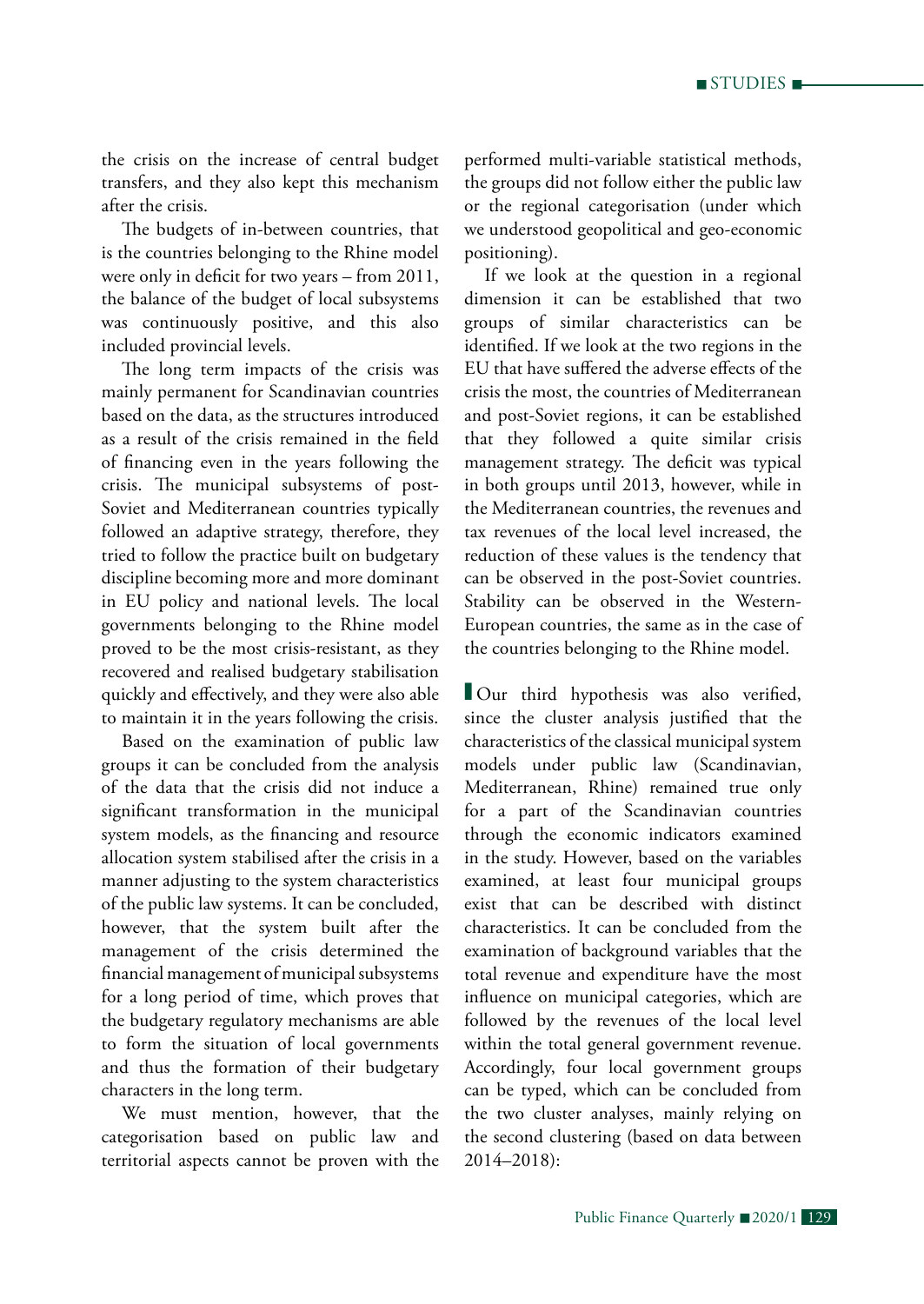- the first group is the less significant local government level (Greece, Luxembourg, Hungary,16 Spain, Portugal, Germany, Slovenia, Belgium, Ireland, Cyprus, Malta),
- the second group is the medium local government subsystem (Bulgaria, the United Kingdom, the Netherlands, Austria, Slovakia, Estonia, Lithuania, Romania),
- the third is the strong local government subsystem (Croatia, Poland, Italy, Norway,

Latvia, Switzerland, France, the Czech Republic),

• the fourth is the dominant local government subsystem typical of Scandinavian countries (Finland, Sweden, Denmark).

A new finding of the study is the categorisation of local government subsystems based on fiscal indicators, as the determination of this is mainly based on economic aspects instead of territorial (regional) and public law factors.

### **NOTES**

- <sup>1</sup> The Federal model is a transition between the Scandinavian and the Mediterranean municipal models, since territorial division is dominant in it, but the depth of the duties and competences of local governments differ. A typical example of the Federal (Rhein) model is Austria, Germany, Belgium and pre-municipal reform Hungary.
- In the countries of the Scandinavian model, the significant concentration of local authorities took place, and, as a result, the population size per local government is the highest in these countries. Typical examples include Sweden, Finland, Denmark and Norway. Although not very clearly, but a part of the characteristics is also shown in the case of the United Kingdom and the Netherlands.
- Typical representatives of the southern model are Spain, Portugal, France, Italy and Greece. The number of citizens per local authority is the lowest in this category (Vigvári, 2011).
- The impacts of the crisis on Hungarian local governments was examined by Sági (2015) in addition to Csiszárik and Kocsir (2008).
- <sup>5</sup> In his paper, László Vértesy states that the municipal debt arising from improper financial management of approximately EUR 850 million (data from 2018) gives 6.7% of the public debt of EU-28 (Vértesy, 2019). The standardization of municipal crisis management measures is also worth our attention in said paper.
- <sup>6</sup> The 2013 outlier in the country's examination has been excluded from the test, as the local authorities got rid of a significant amount of debt through the debt consolidation of the budget.
- Kotia A., Duarte Ledó V. (2016). Do Subnational Fiscal Rules Foster Fiscal Discipline? New Empirical Evidence from Europe. IMF Working paper 16/84., p. 37
- <sup>8</sup> Act XV of 1997 on the European Charter of Local Self-Governments.
- <sup>9</sup> Based on the studies of Lentner (2014) and Molnár, Hegedűs (2018).
- <sup>10</sup> Operational revenue minus operational expenditures. See Bethlendi, Lentner (2019) and Zéman (2017).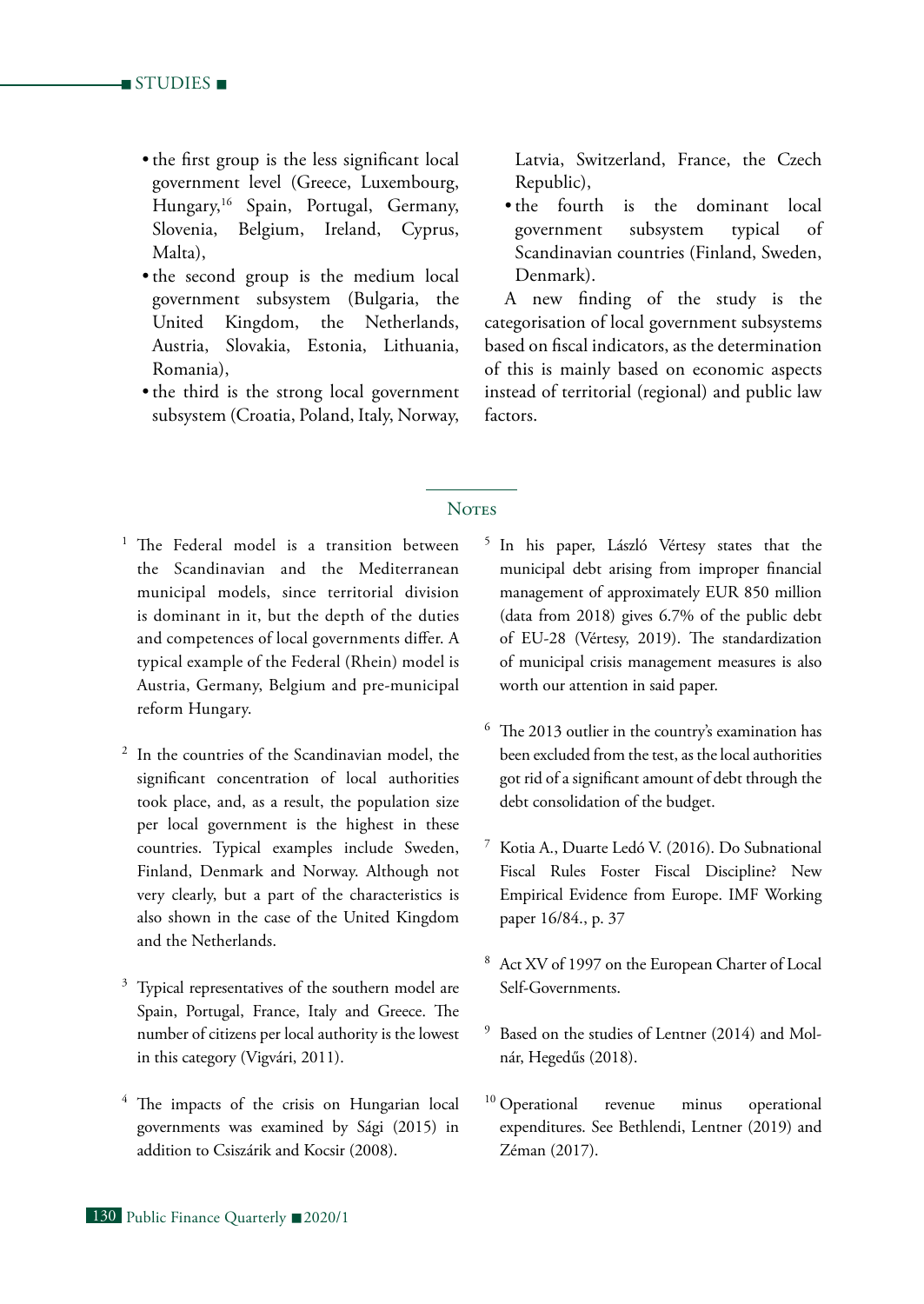$\blacksquare$  STUDIES  $\blacksquare$ 

- <sup>11</sup> See the studies of Gál (2012) and Vasvári (2013) in this regard.
- $12$  Domokos et al. (2015), Domokos et al. (2016) and Domokos (2016).
- <sup>13</sup> In detail in Hegedűs et al. (2019).
- <sup>14</sup> The dual structure does not only manifest in the task performance of local government owned companies, but that of state-owned companies,

too. For details, see Boros, Fogarassy (2019) and Molnár (2018).

- <sup>15</sup> Lóránt (2008) elaborates the quantitative side of this in detail.
- <sup>16</sup> In the context of the domestic transformation of local government system, it is possible that the county governments will receive a more powerful position once again. See Pálné Kovács I. 2019.

### **REFERENCES**

Aggod-Fekó, A. (2007). Önkormányzatok direkt és indirekt állami támogatásának szabályozása az EU-ban. (The Regulation of Direct and Indirect Supporting of Local Governments in the EU.) Inventárium, College of Nyíregyháza, pp. 76-84

BETHLENDI A., LENTNER Cs. (2018). Subnational Fiscal Consolidation: The Hungarian Path from Crisis to Fiscal Sustainability in Light of International Experiences. *Sustainability*, Vol. 10., No. 9, Paper 2978, pp. 1-16, https://doi.org/10.3390/su10092978

BETHLENDI A., Lentner, Cs. (2019). A magyar önkormányzati eladósodás és válságkezelés nemzetközi összehasonlításban. (The Indebtedness and Crisis Management of Hungarian Municipalities in an International Context.) *Közgazdasági Szemle / Economic Review*, Vol. 66, October issue, pp. 1013- 1030,

https://doi.org/10.18414/ksz.2019.10.1013

Boros A., Fogarassy Cs. (2019). Relationship between Corporate Sustainability and Compliance with State-Owned Enterprises in Central-Europe: A Case Study from Hungary*. Sustainability,* 2019. 11. (20) 5653,

https://doi.org/10.3390/su11205653

Csiszárik-Kocsir Á. (2008). Nem marad érintetlenül az önkormányzati szektor sem, avagy a subprime válság hatásai a helyhatóságoknál. (The Municipal Sector Will Not Be Left Unaffected Either, or the Impacts of Subprime Crisis on Local Authorities.) *Comitatus Önkormányzati Szemle / Comitatus Municipal Review* Vol. 18 Issue 11-12, pp. 60-69

Denison, D. V., Guo, Z. (2015). Local Government Debt Management and Budget Stabilization. in Yilin Hou ed.: Local Government Budget Stabilization. *Springer International Publishing,* pp. 121,

https://doi.org/10.1007/978-3-319-15186-1\_7

Domokos L., Nyéki M., Jakovác K., Németh E., Hatvani Cs. (2015). Kockázatelemzés és kockázatkezelés a közszférában és a közpénzügyi ellenőrzésben. (Risk Analysis and Risk Management in the Public Sector and in Public Auditing) *Pénzügyi Szemle/Public Finance Quarterly, Vol.* LX, Issue 1, pp. 7-28

Domokos L., Várpalotai V., Jakovác K., Németh E., Makkai M., Horváth M. (2016). Szempontok az állammenedzsment megújításához. (Renewal of Public Management.) *Pénzügyi Szemle/*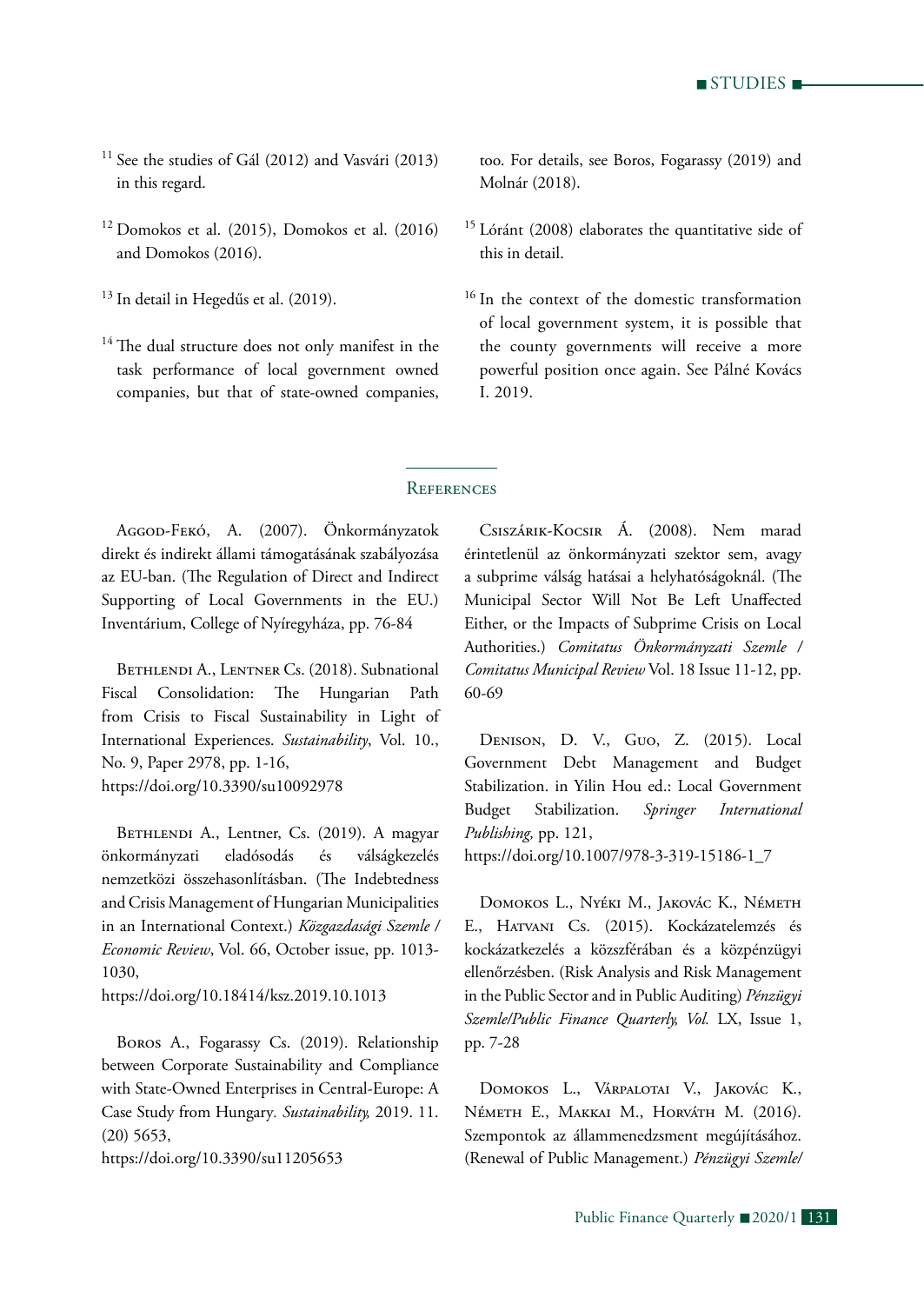*Public Finance Quarterly*, Vol. LXI, Issue 2, pp. 185- 205/178-198

Domokos, L. (2016). Az Állami Számvevőszék jogosítványainak kiteljesedése az új közpénzügyi szabályozás keretében. (Culmination of the Powers of the State Audit Office of Hungary within the Scope of New Legislation on Public Funds.) *Pénzügyi Szemle/Public Finance Quarterly*, Vol. LXI, Issue 3, pp. 299-319/291-311

Fábián A. (2016). A helyi önkormányzat (nem jogi) fogalmáról. (On the (Non-Legal) Concept of Local Governments.) *Új Magyar Közigazgatás / New Hungarian Administration* (4.), pp. 35-40

Gál, E. (2012). Az önkormányzatok adósés követelésminősítésének elméleti és gyakorlati problémái. (The Theoretical and Practical Problems of the Debtor and Claim Qualification of Local Governments.) PhD dissertation, Miskolc

Geissler R., Hammerschmid G., Raffler Ch. (2018). (eds). Local Public Finance in Europe Country Reports. Bertelmann Stiftung

Hegedűs Sz., Lentner Cs., Molnár P. (2019). Múlt és jövő: az önkormányzati (vagyon) gazdálkodás új útjai az adósságkonszolidációt követően. (Past and Future: New Ways in Municipal (Property) Management after Debt Consolidation) Fókuszban a megyei jogú városok. (In Focus: Towns with County Rights) *Pénzügyi Szemle/Public Finance Quarterly*, Vol. 64 Issue 1, pp. 49-69

KOTIA A., DUARTE V. (2016). Do Subnational Fiscal Rules Foster Fiscal Discipline? New Empirical Evidence from Europe. *IMF Working Paper* WP/16/84 https://doi.org/10.5089/9781484322031.001

Kovács L., Csillik P. (2012). Adatok és tendenciák az önkormányzati hitelezés területén. (Data and Tendencies in the Field of Municipal Lending.) *Jegyző és Közigazgatás*, XIV:(3), pp. 21-23

Kovács Á. (2016). Szabályalapú költségvetés: út a költségvetési stabilitáshoz. A magyar megoldás. (Rule-Based Budgeting: The Road to Budget Stability. The Hungarian Solution.) *Polgári Szemle / Civic Review* Vol. 12. https://doi.org/10.24307/psz.2017.0304

Klun M., Štambuk A. (2015). Tax experts' opinion on the tax system in Slovenia. *eJournal of Tax Research,* vol 13, No. 3, pp. 784-798

LENTNER Cs. (2014). A magyar önkormányzatok adósságkonszolidációja. (The Debt Consolidation of Hungarian Local Governments.) *Pénzügyi Szemle/ Public Finance Quarterly*, Vol. 59, Issue 3 pp. 330- 344/310-325

Lórant Z. (2009). Az államháztartás helyi szintjéről számvevő közgazdaként. (On the Local Level of Public Finances as an Auditor Economist.) In: *47. Volume of publications of 'Közgazdász Vándorgyűlés' Hungarian economist convention*

Loughlin, J., Seiler, L.(2001). Between Centralization and Fragmentation. In: Loughlin, John (szerk.). Subnational Democracy in the European Union, *Oxford University Press*, Oxford, pp. 187-210

DE MELO L. (2000). Fiscal Decentralization and Intergovernmental Fiscal Relations: A Cross-Country Analysis. *World Development,* Vol. 28, No. 2, pp. 365-380,

https://doi.org/10.1016/s0305-750x(99)00123-0

Móczár J. (2017a). Ergodikus versus bizonytalan pénzügyi folyamatok - I. rész. Ergodikus hipotézis és bizonytalanság a pénzügyelméletben. (Ergodic Versus Uncertain Financial Processes. Part I: Ergodic Hypothesis and Uncertainty in Financial Theory.) *Pénzügyi Szemle/Public Finance Quarterly* Vol 62., Issue 3, pp. 275-293/ and p. 19

Móczár J. (2017b). Ergodikus versus bizonytalan pénzügyi folyamatok - II. rész. Neoklasszikus